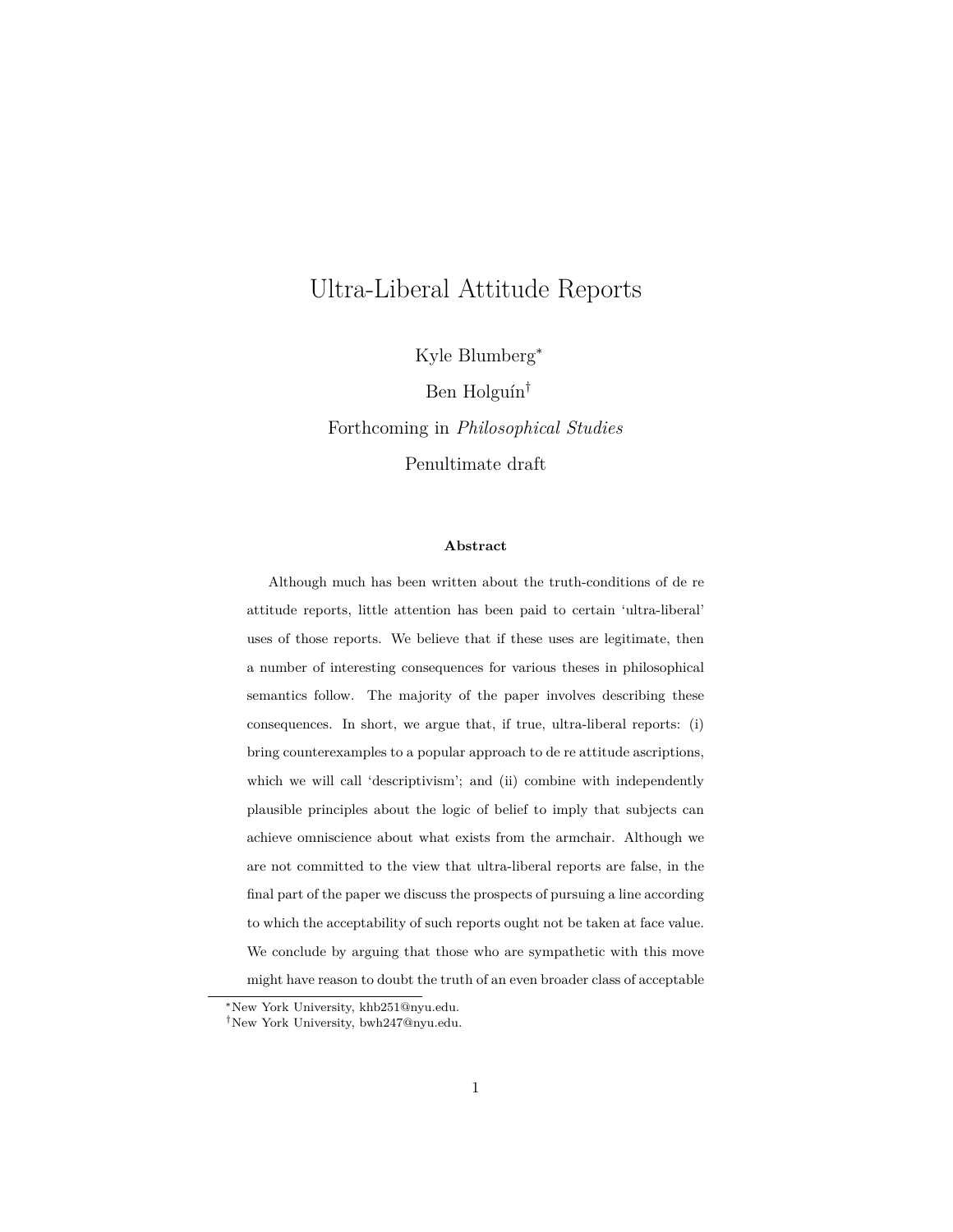de re attitude reports, namely those that have been taken to undermine orthodox accounts of de re attitude ascriptions.

# **1 Introduction**

Much has been written about what we should take the correct truth–conditions of de re attitude ascriptions to be. What has been far less discussed is the extent to which the truth–conditions must account for some particularly liberal patterns of use. An example of the pattern we have in mind is [\(1\)](#page-1-0) in the context of Tennis:<sup>1</sup>

*Tennis*: Ann is a six-year-old girl whom Pete, an expert in tennis pedagogy, has never met and whose existence he is unaware of. Pete believes that every six-year-old can learn to play tennis in ten lessons. Jane, Ann's aunt, is aware of Pete's feelings on the matter. Jane wants to encourage Ann's father, Jim, to sign Ann up for tennis lessons, so in conversation with Jim she asserts the following:

<span id="page-1-0"></span>(1) Pete believes Ann can learn to play tennis in ten lessons.

If true, we think that reports such as [\(1\)](#page-1-0) have interesting consequences for a number of theses in philosophical semantics. The majority of the paper involves describing these consequences.<sup>2</sup> In short, we argue that reports such as  $(1)$ ('ultra-liberal' attitude reports): (i) bring counterexamples to the dominant approach to de re attitude ascriptions, which we will call 'descriptivism'; and (ii) combine with independently plausible principles about the logic of belief to imply that subjects can achieve omniscience about what exists from the

<sup>&</sup>lt;sup>1</sup>We get this case from [Recanati](#page-28-0) [\(2012,](#page-28-0) 152). Our analysis of the case (and related ones) is, to our knowledge, original.

<sup>2</sup>[Goodman](#page-27-0) [\(forthcoming\)](#page-27-0) also considers some of the results of taking de re attitude ascriptions at face value, with emphasis on issues surrounding so-called 'singular thought'. She argues that given popular methodological assumptions, such ascriptions collapse the distinction between singular and descriptive thought. We argue that the problem is more severe: in Goodman's terms, these ascriptions collapse the distinction between singular and *wholly general* thought.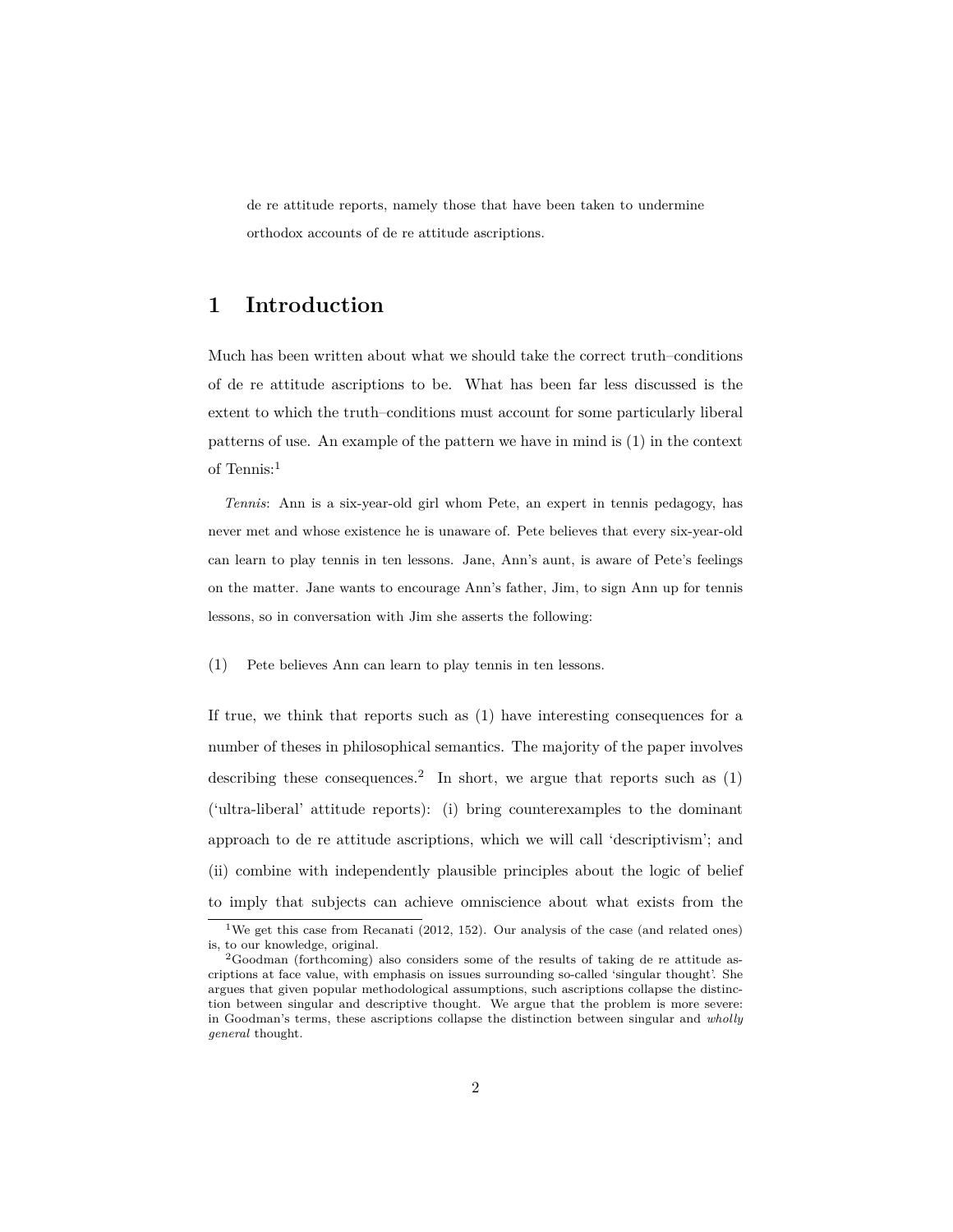armchair. Although we are not committed to the view that ultra–liberal reports are false, in the final part of the paper we discuss the prospects of pursuing a line according to which the acceptability of such reports ought not be taken at face value. We conclude by arguing that those who are sympathetic with this move might have reason to doubt the truth of an even broader class of acceptable de re attitude reports, namely those that have been taken to undermine orthodox accounts of de re attitude ascriptions.<sup>3</sup>

# **2 Set up: de re reports and Face Value**

In this section, we present some of the background needed for our discussion. First, we make clear what we mean by 'de re attitude report'. Then we discuss a principle that connects the acceptability of sentences in context to the truth of those sentences in context; we call this principle *Face Value*.

### **2.1 De re attitude reports**

As [Yalcin](#page-29-0) [\(2015,](#page-29-0) 210) notes, there is something of a 'terminological morass' around the terms *de dicto* and *de re*. Sometimes the terms are used to mark a metaphysical distinction between two kinds of *mental state*, while other times they are used to mark a purely *syntactic* distinction between different sorts of attitude reports.

<sup>3</sup>For an example of a member of this broader class of reports, consider a variant of [Hawthorne & Manley](#page-27-1) [\(2012,](#page-27-1) 28)'s Warship:

*Warship*: In 1512, Henry VIII ordered the construction of a great warship to be called *Henry Grace à Dieu*. He knows that his order will be carried out on time, but is given no reports of the progress of the ship on the principle that no news is considered to be good news. On April 24th, after the expected date of completion, but before the king visited the harbor, he claimed that the ship was the finest in the French fleet.

Many speakers have the intuition that reports like 'On April 24th, 1512, Henry thought that *Henry Grace à Dieu* was a fine warship*'* are acceptable in this context, despite the fact that Henry failed to stand in any significant causal connections with the ship. We will discuss cases such as Warship and their significance for orthodox accounts of de re attitude ascriptions in §6.2.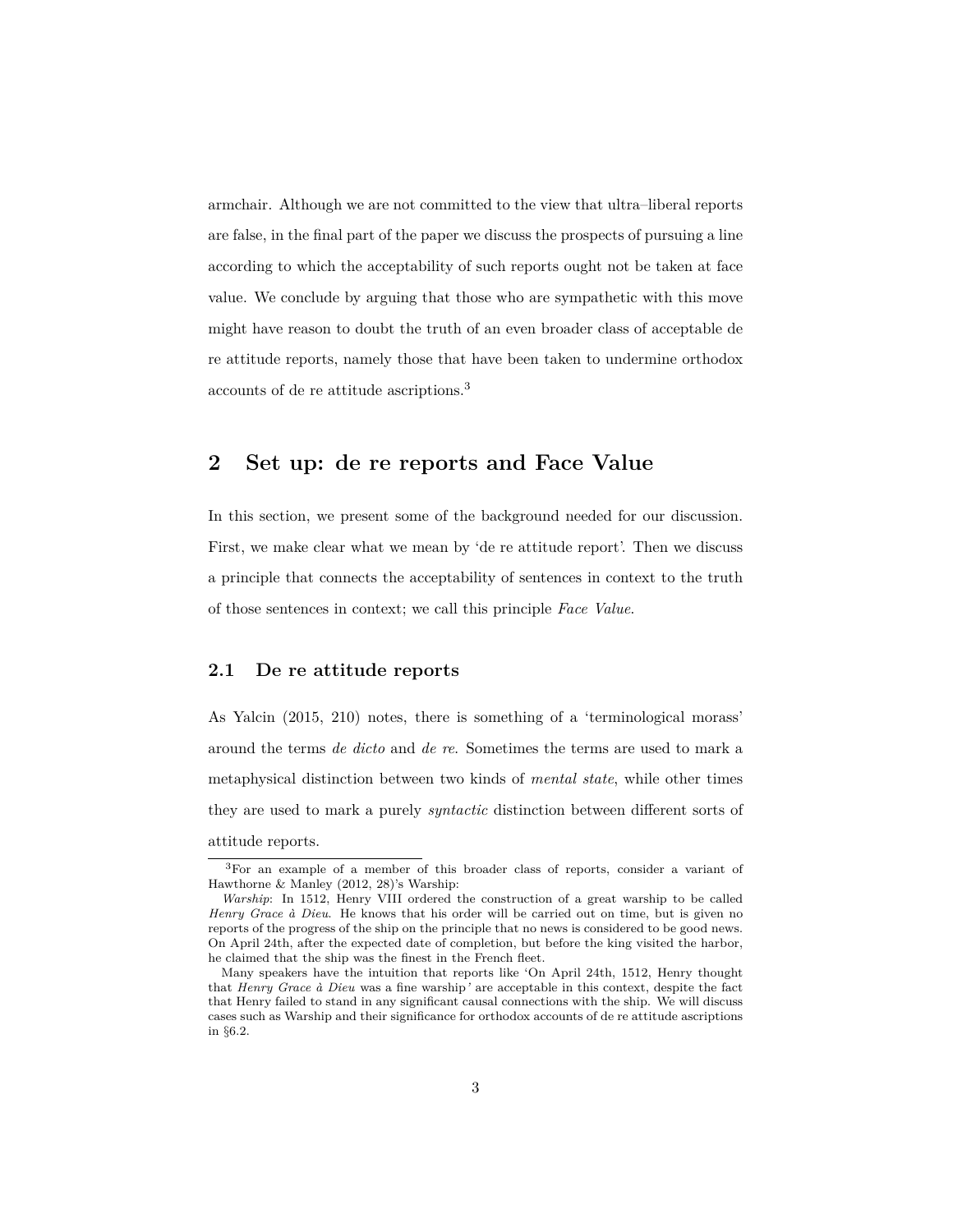Our primary focus is on the latter distinction, because we are interested in the truth-conditions of a certain class of sentences — '*de re* attitude reports'. Although there is controversy in how exactly to demarcate this class, for simplicity we offer the following sufficient condition. Where  $\Phi$  is an attitude verb and  $\epsilon$  is a name or indexical: any sentence of the form '*S*  $\Phi$ s that  $\epsilon$  is *F*' is a de re attitude report. So, for example, 'John believes that Ann dances' and 'Bill thinks I am hungry' are both de re reports on our usage.<sup>4</sup> The main question of this paper is the following: given the ways in which de re attitude reports are actually used, what do their subjects need to be like in order for them to be true?

It is an open question how much of the metaphysics and epistemology of de re thought should influence one's approach to this issue. However, we believe that questions about the semantics for these sentences are of independent interest even for those who find it obvious that there can be cases in which a sentence that bears all the hallmarks of a de re attitude report fails to report a de re attitude. Towards the end of the paper we will consider the ways in which our arguments about sentences could affect debates about the mental. But until then it is important that these issues be sharply distinguished.

## **2.2 Face Value**

We now want to draw attention to a general methodological principle. This principle plays an important role in relating intuitions about speech acts to semantic theorizing:

<sup>4</sup>Three minor points of clarification. First, the reason this is a sufficient condition (rather than a definition) is that plausibly there are sentences *not* of the form '*S*  $\Phi$ s that  $\epsilon$  is *F*' that are nonetheless thought to deserve the label 'de re attitude report'. For instance, it is often argued that some attitude reports that contain so-called 'wide-scope' definite descriptions should count as de re. Likewise for reports that use the 'believes of' locution. Nothing we say in this paper is in tension with these ideas. Second, to avoid unnecessary complications, we ignore cases in which  $\epsilon$  is a descriptive name. Third and finally, we will sometimes opt for more natural sounding reports that omit the 'that' complementizer.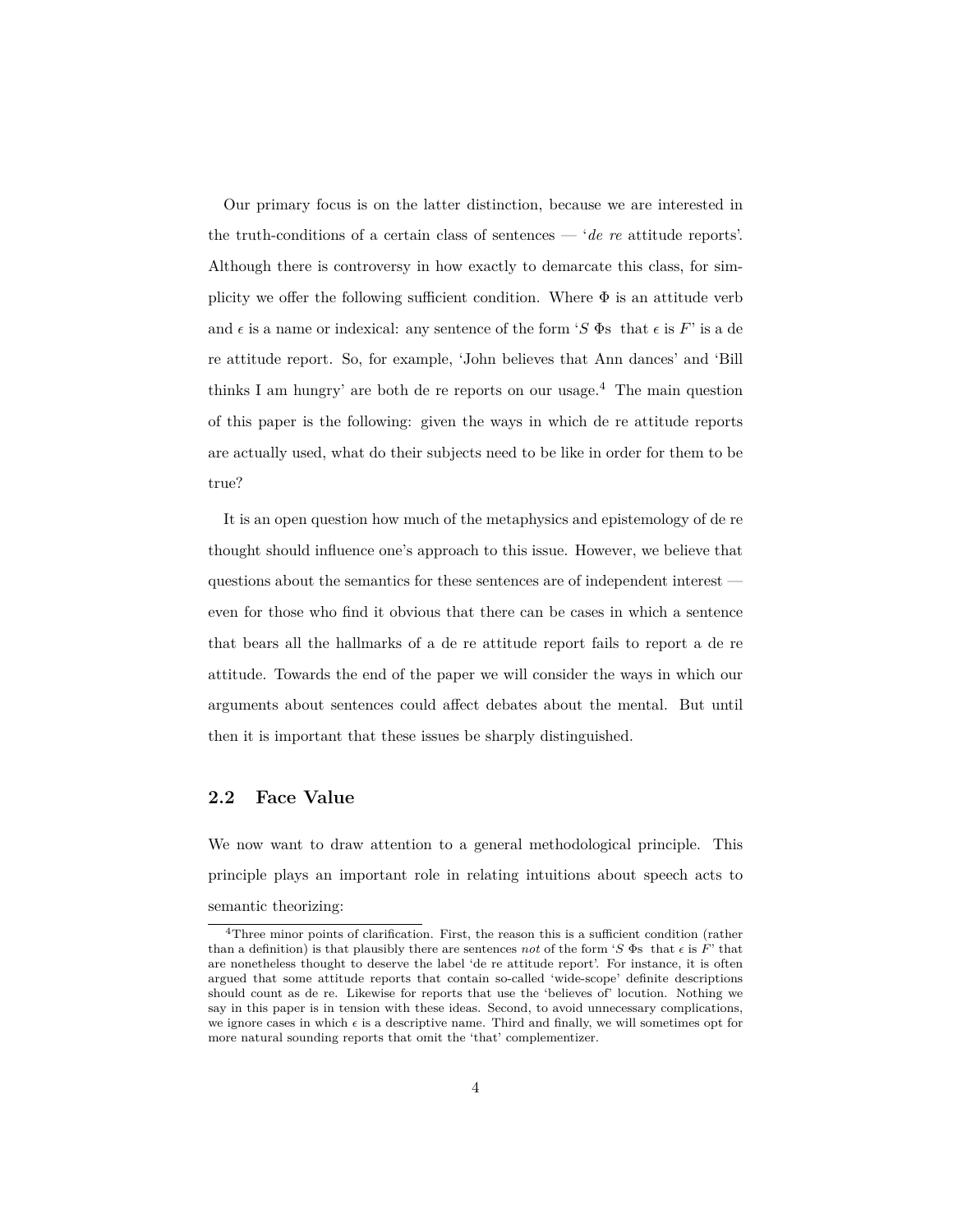*Face Value*: Other things being equal, if a sincere assertion of a declarative sentence  $\phi$  sounds fine, then  $\phi$  is true in context.

The principle requires some explanation. Although it is difficult to make the content of its ceteris paribus clause completely precise, here are two of the considerations that we intend to exclude by it: (i) cases in which speakers are confused about facts that are obviously relevant to the truth of  $\phi$ , and (ii) cases in which speakers intend to speak insincerely or non-literally in uttering *φ*. However, what we want it *not* to exclude are considerations involving the philosophical or semantic consequences of taking  $\phi$  to be true. In other words, that such-and-such philosophical theory would be false if  $\phi$  were true is not sufficient evidence that the ceteris paribus clause should kick in. Of course, it may not always be possible to distinguish between the considerations we should and should not treat as 'making things equal', but we expect that our use of the principle will not trade on difficulties of this sort.

The purpose of Face Value is to bridge intuitions about the acceptability of sentences in context with facts about the truth of those sentences. Part of the motivation for the principle is that it is implausible that competent speakers would systematically judge that sincerely asserted falsehoods are acceptable, at least on matters about which those making the judgments are sufficiently sophisticated. After all, given that the utterances in question are made *sincere*ly, there is reason to wonder how a linguistic practice that allows for a gap between acceptability and truth could arise in the first place.

Still, one might wonder why we've even mentioned a principle like Face Value. Why not just work with intuitions about the *truth* of sentences in context? The reason is this. The cases we discuss are ones that raise to salience fine-sounding, sincerely expressed sentences that, if true, are suggestive of some conclusions one may be inclined to reject. If one wishes to do this, then more than likely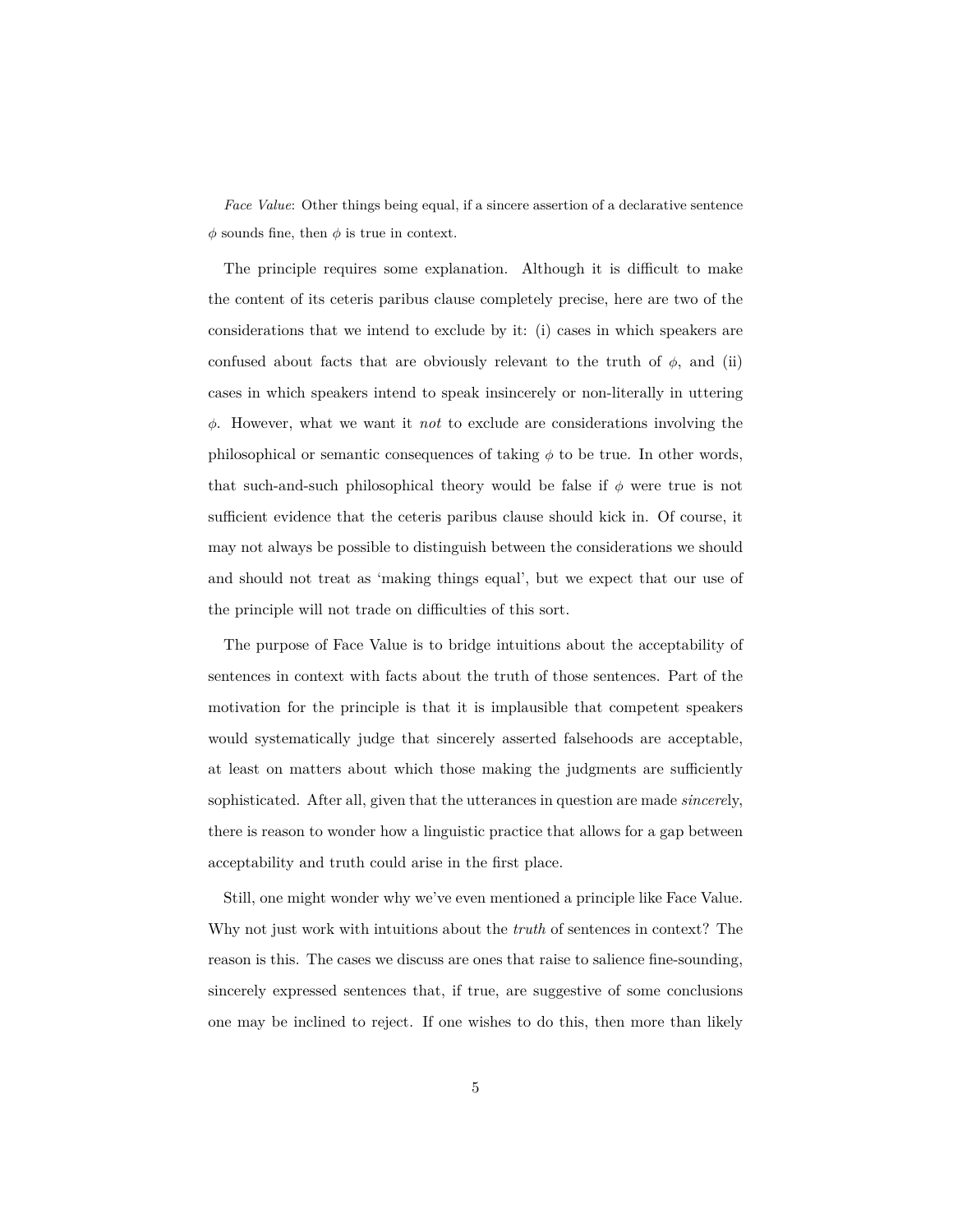one is going to have to deny that the sentences in question are true. But if one wants to do *that*, then given that the sentences we discuss sound fine in context, one is almost surely going to have to deny Face Value. Since we think being explicit about all this will aid in clarifying a number of the arguments that occur throughout the paper, we have decided to reason in terms of intuitions about the acceptability of sentences in context (rather than their truth), and to get to conclusions about what's true or false with a bridge principle like Face Value.

Of course, nothing we have said so far settles the question of whether Face Value is actually true. We reserve discussion of this issue for §6.

# **3 Ultra–liberal reports**

In this short section, we introduce the class of reports that will be our focus. It is easiest to get a feel for the class by considering some cases. The first, Tennis, is repeated from above:

*Tennis*: Ann is a six-year-old girl whom Pete, an expert in tennis pedagogy, has never met and whose existence he is unaware of. Pete believes that every six-year-old can learn to play tennis in ten lessons. Jane, Ann's aunt, is aware of Pete's feelings on the matter. Jane wants to encourage Ann's father, Jim, to sign Ann up for tennis lessons, so in conversation with Jim she asserts the following:

(1) Pete believes Ann can learn to play tennis in ten lessons.

#### Here are two more:

*Booby Trap*: My friend is watching me play a simple computer game designed by one person — Pavel Kedo. Kedo has never met me, and is unaware that I exist. My friend and I both notice a booby trap in the game, and I start chuckling. My friend asks: 'Why are you laughing?' In response, I say:

<span id="page-5-0"></span>(2) Kedo thought that I was going to fall for that.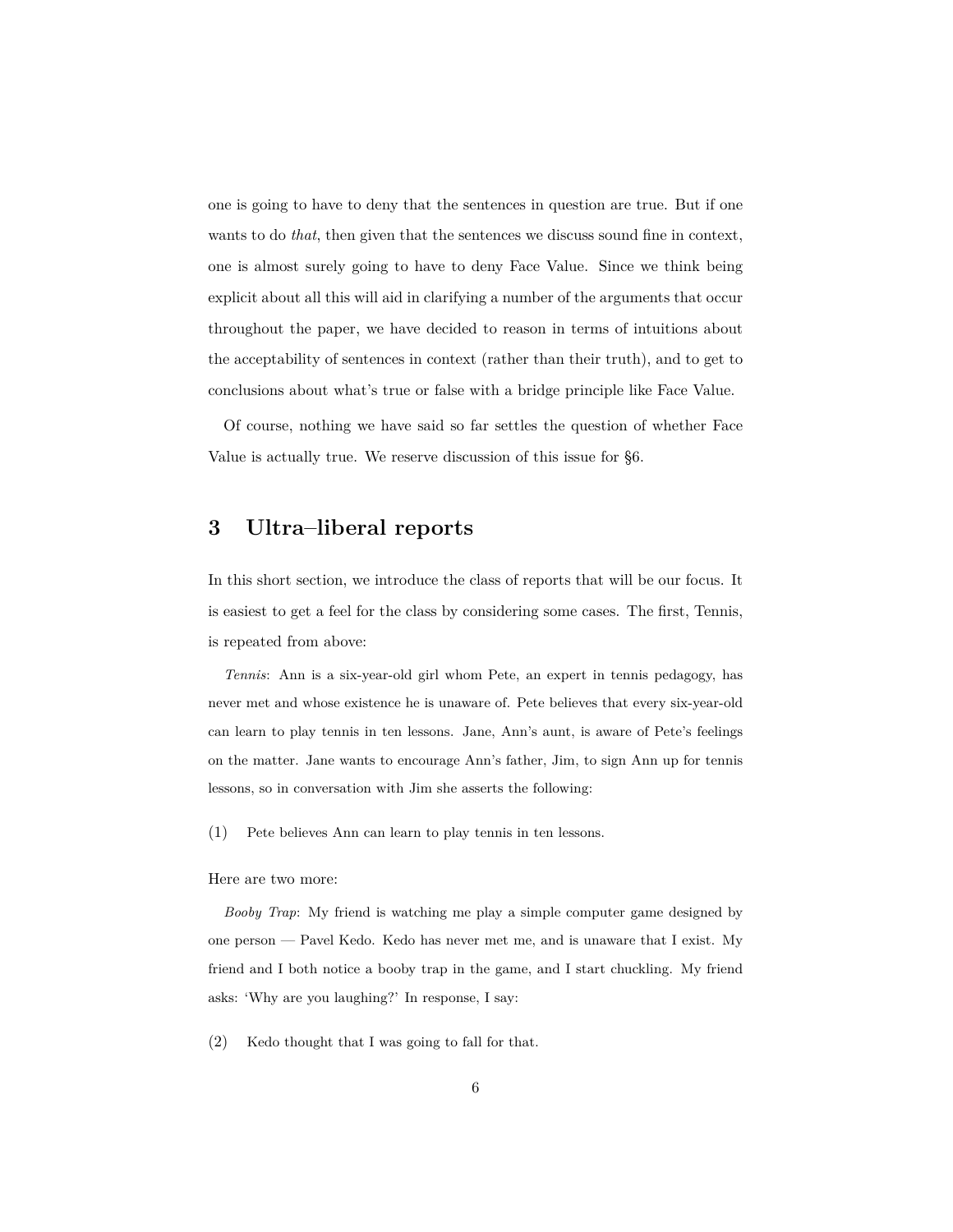*Music*: A music professor says to a dark, crowded auditorium: 'I want all the sisters here tonight to clap on the third beat. . .' My sister and her husband were listening to their iPods. They unplug the earphones and ask, 'What's going on?' Someone who is sitting nearby tells my sister:

<span id="page-6-0"></span>(3) He wants you to clap on the third beat.<sup>5</sup>

Each of  $(1)$ – $(3)$  is acceptable in its respective context. We believe that the phenomenon exhibited by these reports can be characterized as follows. Tennis, Booby Trap, and Music are instances of a class of contexts in which de re reports of the form *'S* Φs that *o* is *F*' are licensed in virtue of the salience of two facts: i) that *S* holds some *general* attitude Φ to the effect that all *G*s are *F* and ii) that  $o$  is a  $G$ . In the case of Tennis, for instance, what seems to license  $(1)$  is the salience of first, Pete's belief that all six–year–olds can learn to play tennis in ten lessons, and second, the fact that Ann is a six–year–old. We will call the class of reports that fit this pattern *ultra–liberal reports*. (By extension, we will call contexts conducive to these reports *ultra–liberal contexts*.)

The substantive claim we defend in the next two sections is that given Face Value, the existence of ultra–liberal reports has significant consequences for a number of views in philosophical semantics.

# **4 Descriptivism**

The primary argument of this section is that if reports like  $(1)-(3)$  $(1)-(3)$  $(1)-(3)$  are true in their respective ultra–liberal contexts, then each of a popular class of theories for the semantics of de re attitude ascriptions is inadequate.

 ${}^{5}$ This case is from [\(Pryor,](#page-28-1) [2004,](#page-28-1) 9).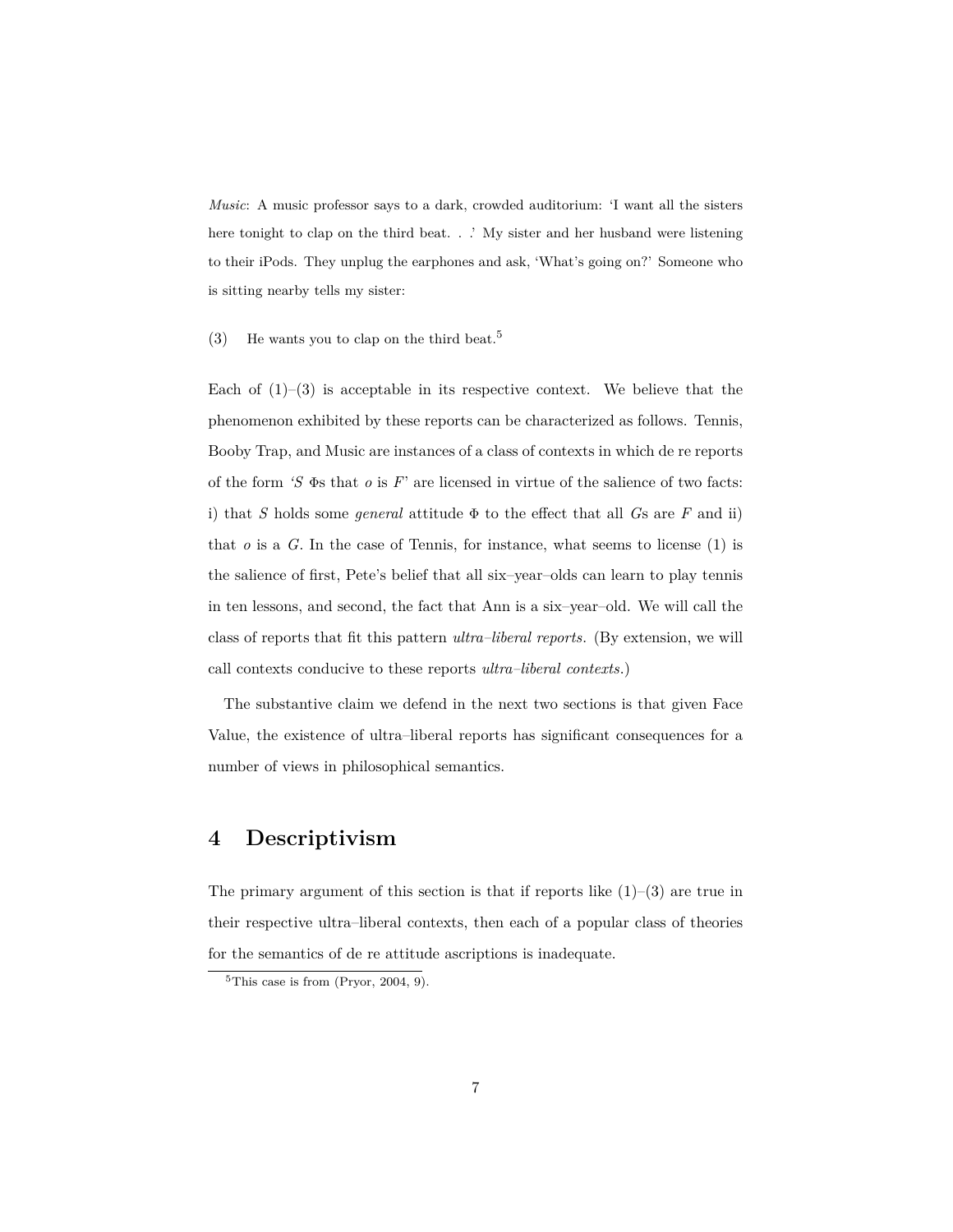#### **4.1 The view**

Many philosophers and linguists maintain that de re ascriptions involve quantification over 'vehicles of representation', entities that include things like *descriptions*, *individual concepts*, or *guises*. What unites these views is that the vehicles quantified over are not just object-denoting, but uniquely so: descriptions have uniqueness conditions, individual concepts are functions from possible worlds to individuals, and a guise is a 'route to a referent'. Examples of theorists who endorse proposals of this sort are [Kaplan](#page-28-2) [\(1968\)](#page-28-2), [Sosa](#page-28-3) [\(1970\)](#page-28-3), [Lewis](#page-28-4) [\(1979\)](#page-28-4), [Aloni](#page-27-2) [\(2005\)](#page-27-2), [Maier](#page-28-5) [\(2009\)](#page-28-5), [Chalmers](#page-27-3) [\(2011\)](#page-27-3) and [Sæbø](#page-28-6) [\(2015\)](#page-28-6), to name just a few.<sup>6</sup> For simplicity, we will take accounts that quantify over descriptions to represent the whole class of theories. So, to fix ideas, here is an *informal* presentation of the view that will be our focus:

*Descriptivism*: A de re attitude ascription '*S*  $\Phi$ s that  $\epsilon$  is *F*' is true just in case *S* Φs that the *G* is *F*, for some *suitable* description 'the *G*'.<sup>7</sup>

Exactly what counts as a 'suitable description' is a vexed issue, but at the very least descriptivists agree that 'the *G*' must denote  $\epsilon$  — the object that the de re report is 'about' — at the context of utterance. This condition is all that is needed for ultra-liberal reports to pose a problem for descriptivism.

 $6$ Whether [Lewis](#page-28-4) [\(1979\)](#page-28-4) ought to be included in this list depends on how one precisifies his notion of an 'acquaintance relation'. Our sense is that the most natural precisifcations will count his view among the class in which we are interested.

<sup>7</sup>We say that this statement of the view is informal because strictly speaking, the way in which we quantify into quotes on the right-hand side of the biconditional is problematic. Still, we think the intended interpretation is easy enough to recover. A more precise formalization of the view is available if we frame it in terms of individual concepts: '*S* believes that  $\epsilon$  is  $F'$ ' is true at *w* just in case there is some suitable individual concept *G* such that for every  $w'$  compatible with what *S* believes in *w*,  $F_{w'}(G(w'))$ . We prefer our (sloppy) formulation because we find the arguments and intuitions easier to evaluate when phrased in terms familiar from ordinary language rather than theoretical posits like individual concepts.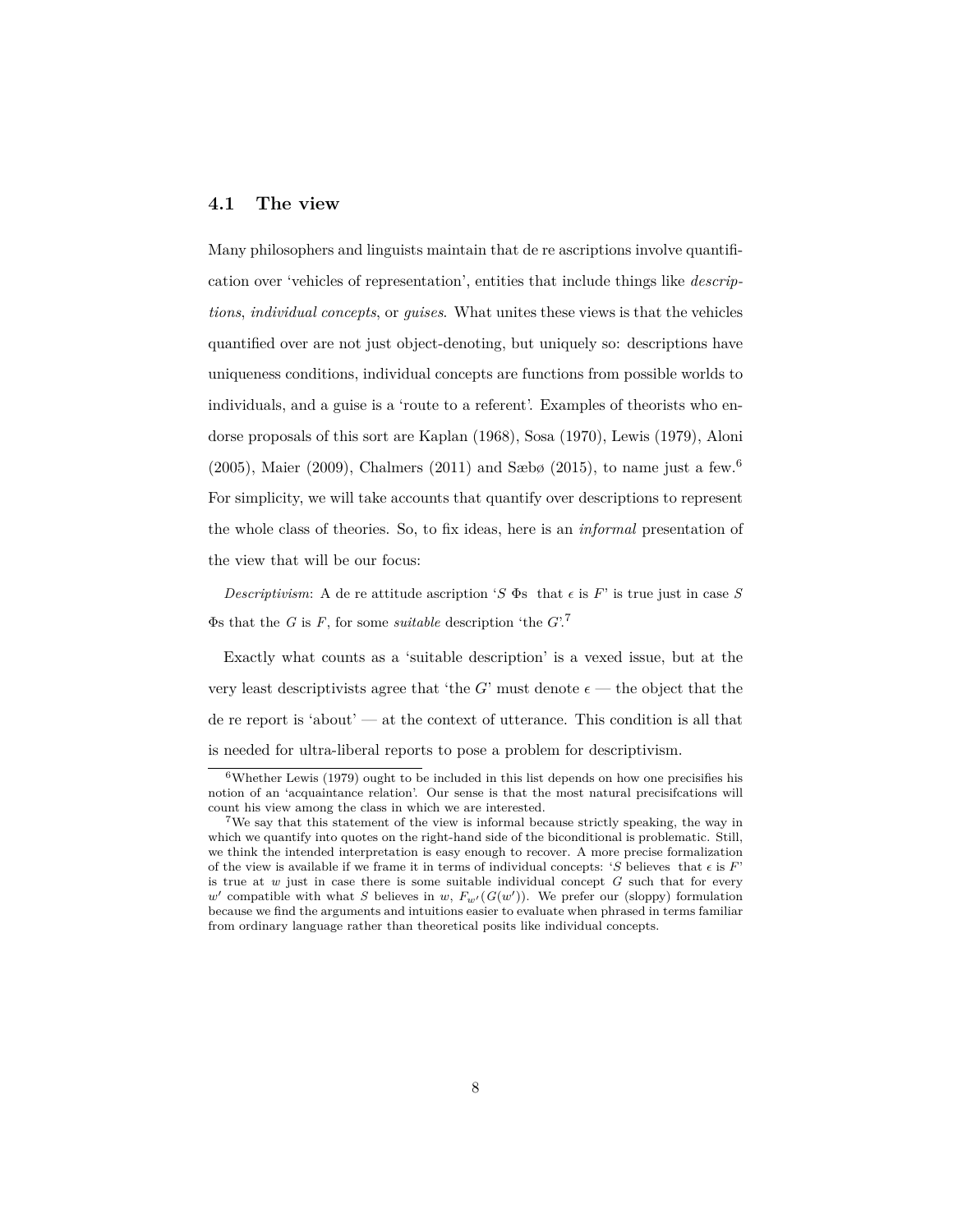### **4.2 The problem**

To see the problem raised by ultra–liberal reports, let us focus on [\(1\)](#page-1-0) ('Pete believes Ann can learn to play tennis in ten lessons'). Given Face Value and the fact that [\(1\)](#page-1-0) is acceptable in the context of Tennis, the report is true. According to the descriptivist, then, there is some suitable description 'the *G*' such that Pete believes that the *G* can learn to play tennis in ten lessons. Our question: what could 'the *G*' possibly be in this case? No description whose content relies on Pete bearing a significant causal relation to Ann will work, given the facts of the example. Nor can it be a description that involves Pete's more general beliefs, e.g. that *the tallest six–year–old* can learn to play tennis in ten lessons, for there is no guarantee that Ann 'stands out' among the six–year–olds in any such way. So, as far as we can tell, there needn't be any description 'the *G*' that uniquely denotes Ann and is such that Pete believes the *G* can learn to play tennis in ten lessons. Thus, despite its acceptability, the descriptivist must predict that  $(1)$  is false.<sup>8</sup>

### **4.3 The ordering trick**

What can the descriptivist say about sentences like [\(1\)](#page-1-0)? The main line we expect her to take is to argue that despite appearances, suitable descriptions do exist — they just take a bit more work to find.

<sup>8</sup>Although this section focuses on a problem for descriptivism, it is worth pointing out that other accounts are threatened as well. For instance, on the theory of [Crimmins & Perry](#page-27-4) [\(1989\)](#page-27-4), de re ascriptions involve implicit *reference* to guises, and do not quantify over them (thus their account is not a kind of descriptivism, as we have defined the term). Clearly, it is just as difficult to find a particular referent for the report [\(1\)](#page-1-0) as there is finding a suitable domain for quantification.

These reports also pose a problem for theorists who quantify over vehicles at the level of the *metaphysics of the attitudes*. For example, [Salmon](#page-28-7) [\(1986\)](#page-28-7) appeals to such vehicles in giving an account of the two–place relation Φ in terms of the three–place relation of Φ*ing a proposition under a mode of presentation*. (See [\(McKay & Nelson,](#page-28-8) [2014\)](#page-28-8) for a detailed discussion of this sort of proposal.) For Salmon, if [\(1\)](#page-1-0) is true, then Pete needs to possess a 'guise' of Ann. But as we have just seen, [\(1\)](#page-1-0) is acceptable despite the fact that Pete possesses no such thing. Thus, the problem we have raised is one that arises for all of those who quantify over vehicles of representation, regardless of where it is encoded.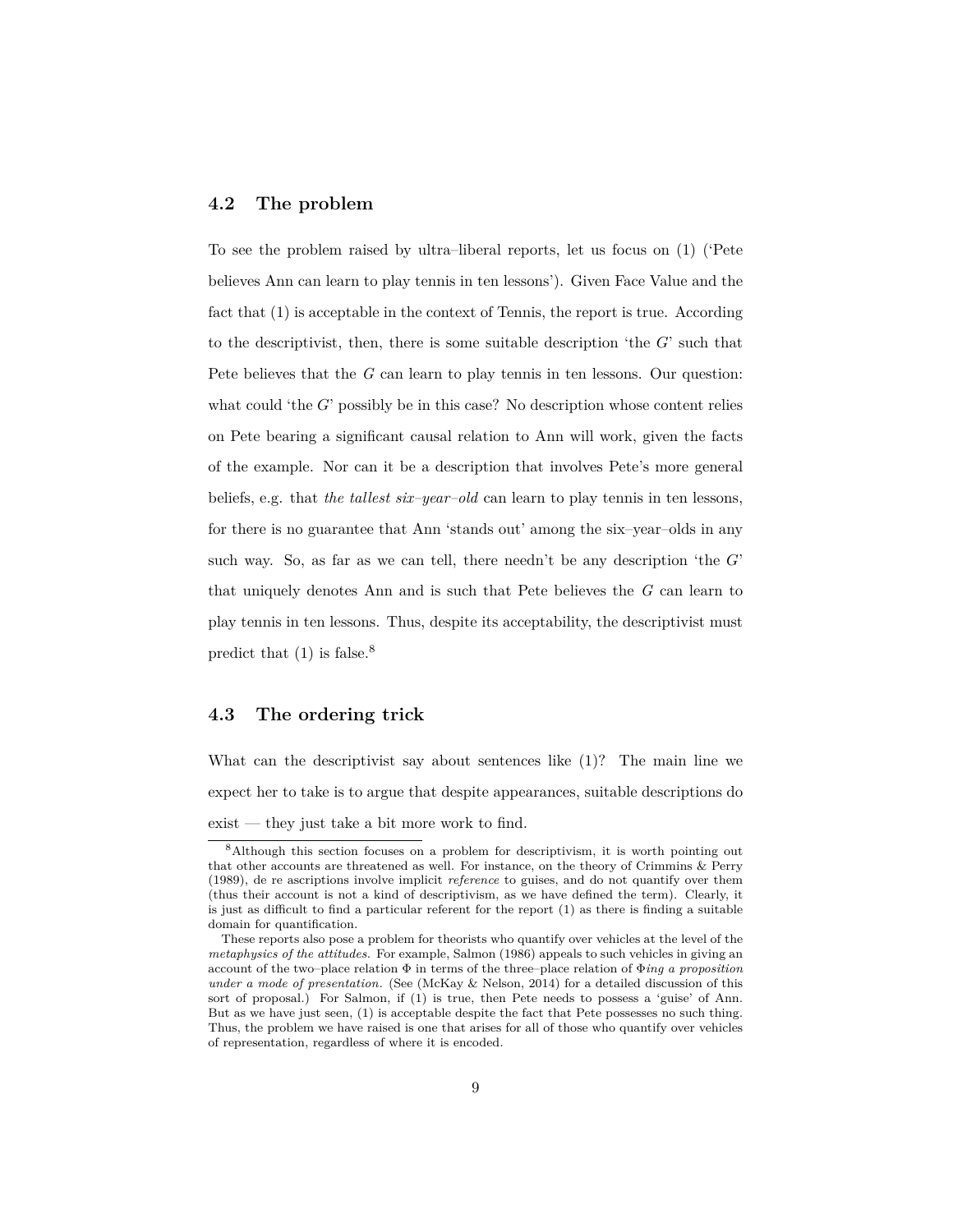The idea is something like this. Pete has many implicit beliefs about six–year–olds. For instance, in *some* sense of 'implicitly' — perhaps a rather ordinary one — Pete implicitly believes that the shortest six–year–old can learn to play tennis in ten lessons. So perhaps Pete also implicitly believes that the second shortest six–year–old can learn to play tennis in ten lessons, that the third shortest can, ..., and that the *n*th shortest can (i.e., that the tallest can). Supposing that no two six–year–olds share a height, and that Ann is the *q*th tallest six–year–old, the descriptivist could argue that a suitable description in the context of Tennis is 'the *q*th tallest six–year–old'. That is to say: the descriptivist can try to account for the truth of [\(1\)](#page-1-0) in terms of the fact that Pete implicitly believes that the *q*th tallest six–year–old can learn to play tennis in ten lessons.

This suggests a general strategy the descriptivist can employ to handle ultra–liberal reports: find some ordering on the *G*s, and then explain the truth of '*S* believes  $\epsilon$  is *F*' in terms of the fact that *S* believes that the *q*th *G* is *F* (where  $q$  is  $\epsilon$ 's number in the ordering). Call this strategy the 'ordering trick'. If it is successful, then the descriptivist may rightly claim that cases like Tennis pose no special problem for her view.

#### **4.4 A problem with the ordering trick**

A serious difficulty with the ordering trick is that it relies on the assumption that subjects hold the right kinds of beliefs about the size of the sets in question. For example, in the case of Tennis, it assumes that Pete believes that at least *q* six–year–olds exist. However, Pete might well be agnostic about the number of six–year–olds. If so, there will be some natural number *r* such that for any *m* greater than *r*, Pete is agnostic that the size of the set of six–year–olds is *m* or greater. Suppose *r* is 60 million. Thus, for any *m* greater than 60 million, it is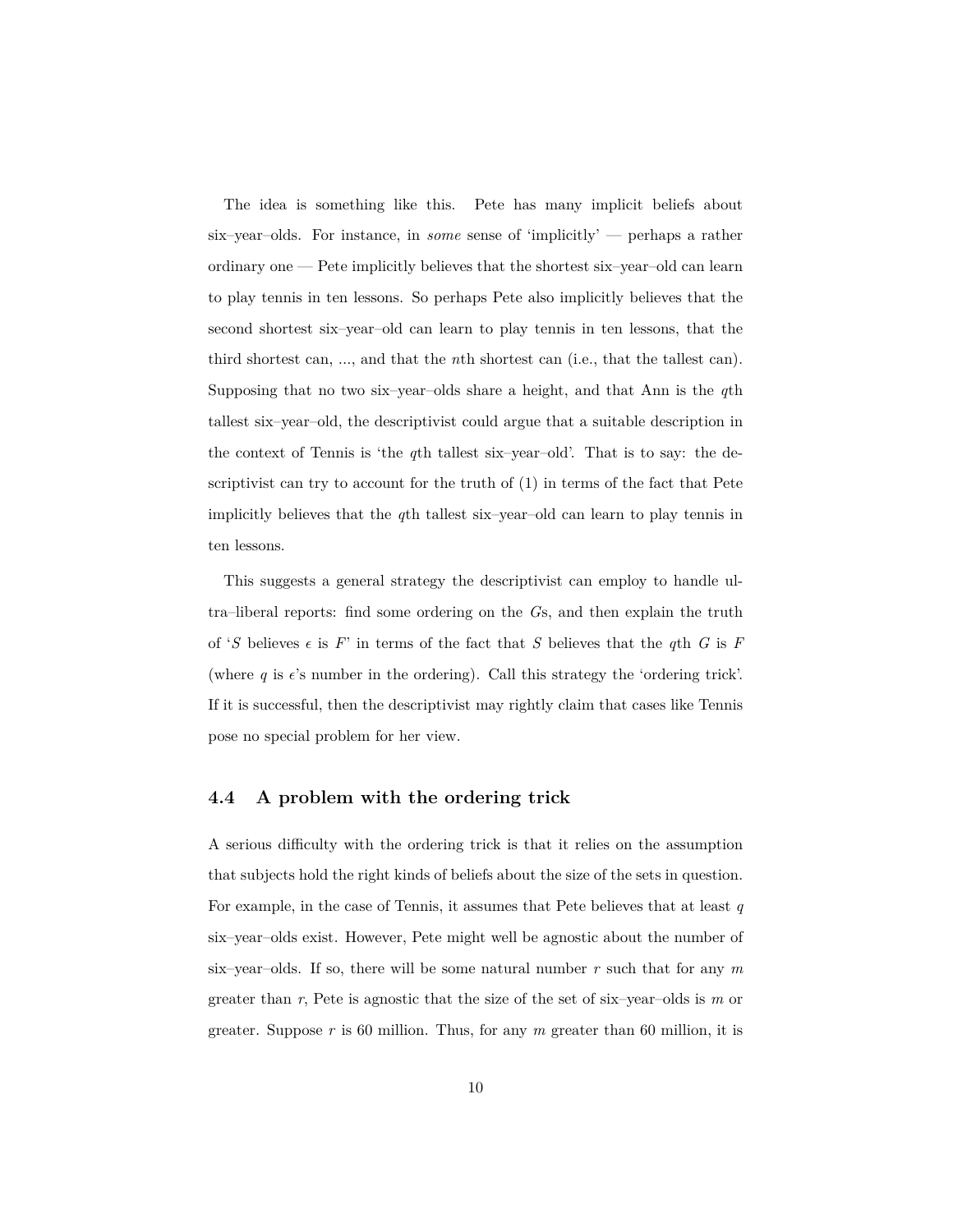not the case that Pete believes there is an *m*th tallest six–year–old. After all, if Pete doesn't believe that there are at least *m* six–year–olds, he won't believe that there is an *m*th tallest one. If *q (*Ann's number in the ordering) is greater than 60 million, then it is *not* the case that Pete believes that the *q*th tallest six–year–old can learn to play tennis in ten lessons. But there is no guarantee that Ann's number in the ordering will indeed be less than 60 million.

A similar argument applies to any proposed ordering of the six–year–olds, e.g. in terms of hand size, or distance from the North Pole. Likewise for any candidate set containing Ann, e.g. the set of individuals at elementary school, the set of children with at least one Aunt, etc. So even if the ordering trick allows the descriptivist to capture [\(1\)](#page-1-0), there will almost surely exist ultra–liberal reports for which it will fail.<sup>9</sup>

<sup>9</sup>Some have suggested that the ordering trick be defended as follows. Let us stipulate that for each natural number *n*, 'the  $G_n$ ' denotes the *n*th tallest six–year–old if there is one, and otherwise denotes the tallest six–year–old. It is plausible that for each *n*, Pete believes that the  $G_n$  can learn to play tennis in ten lessons—at least in some (again implicit) sense of 'believes'. So even though Pete may not think that there are 60 million six–year–olds, he can still believe that the  $G_{60,000,000}$  can learn to play tennis in ten lessons. After all, given that Pete thinks that all six–year–olds can play tennis in ten lessons and that there is at least one six–year–old, surely he will think that *if* there are 60 million six–year–olds, then the 60 millionth can, and that either way the tallest can. So supposing Ann is the 60 millionth tallest six–year–old, the descriptivist can appeal to ' $G_{60,000,000}$ ' in order to capture the truth of [\(1\)](#page-1-0).

Our objection to this line is that if the descriptivist is allowed to help herself to exotic conditional descriptions like 'the *x* that is the *n*th tallest *F* if there is one, else is the *Z',* then it's hard to see how she can avoid the consequence that in many contexts, subjects can be said to believe an enormous number of bizarre propositions. (The following argument is essentially due to [Kripke](#page-28-9) [\(2011\)](#page-28-9).) Suppose Pete falsely believes that *p*. Now consider the description *H*: 'the *x* that is the tallest six–year–old if *p*, and is the Eiffel Tower if not-*p*'. Presumably, to whatever extent Pete counts as implicitly believing that the *G*60*,*000*,*<sup>000</sup> can learn to play tennis in ten lessons, he will also count as believing that the  $H - i.e.,$  the Eiffel Tower — can learn to play tennis in ten lessons. So now we have a prima facie argument for the conclusion that the the kind of mental states the descriptivist must appeal to in order to capture the (apparent) truth of [\(1\)](#page-1-0) will commit her to thinking ascriptions like 'Pete believes the Eiffel Tower can learn to play tennis in ten lessons' are true as well. Surely this is a cost to the theory. To avoid it the descriptivist will have to argue that in the context of Tennis, the description  $G_{60,000,000}$  is suitable for quantification while the description *H* is not. But whether she will be able to do so in a theoretically satisfactory manner is unclear to us. Thanks to Jeremy Goodman and Harvey Lederman for discussion here.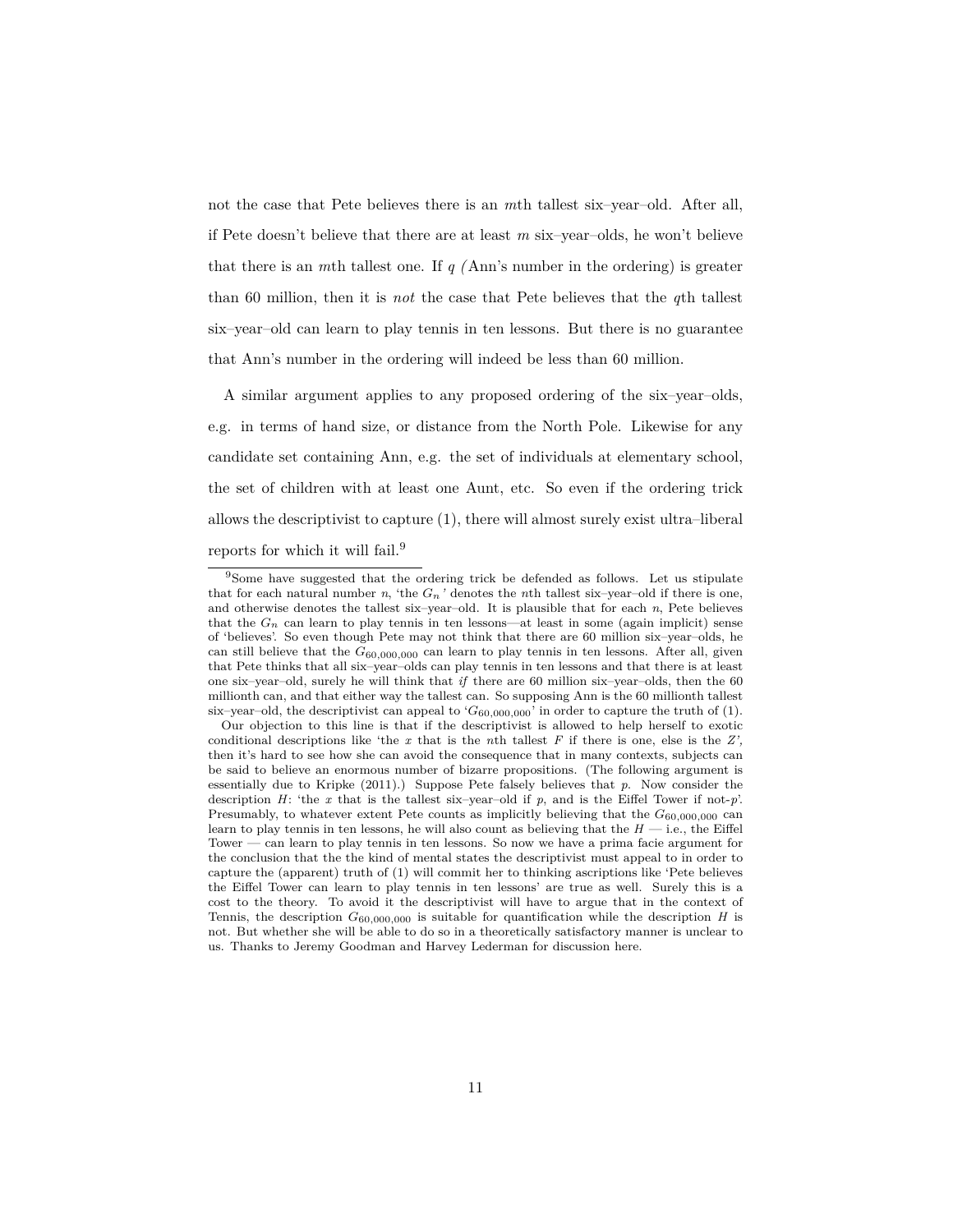### **4.5 Double vision**

So far we have argued that ultra–liberal reports are direct counterexamples to descriptivism. Now we wish to argue that these reports also undermine one of descriptivism's central motivations, namely its otherwise natural treatment of 'double vision' scenarios. The short version of our argument is that the existence of ultra-liberal reports shows that a subject need not 'see the same object in two ways' to experience double vision — sometimes merely believing falsely that the intersection of two ordinary predicates is empty suffices.

Here is a typical double vision case from [Quine](#page-28-10) [\(1956\)](#page-28-10):

*Spies:* 'There is a certain man in a brown hat whom Ralph has seen under questionable circumstances; suffice it to say that Ralph suspects that he is a spy. There is also a gray-haired man who Ralph sees at the beach one day; Ralph recognizes this man to be Bernard J. Ortcutt, the town mayor, and Ralph believes that this man is no spy. Now Ralph does not know it, but the men are one and the same.'

In the context of Spies, both [\(4\)](#page-11-0) and [\(5\)](#page-11-1) are acceptable:

- <span id="page-11-0"></span>(4) Ralph believes that Ortcutt is a spy.
- <span id="page-11-1"></span>(5) Ralph believes that Orcutt is not a spy.

This presents the following puzzle: [\(4\)](#page-11-0) and [\(5\)](#page-11-1) appear to ascribe contradictory beliefs to Ralph when intuitively his beliefs aren't incoherent.

Descriptivists appear to have a neat solution to this puzzle: Ralph has two different (uniquely specifying) descriptions of Ortcutt, and these distinct descriptions ground the truth of  $(4)$  and  $(5)$ .<sup>10</sup> Descriptivism's ability to handle such double vision cases is generally taken to be an important motivation for the approach.

<sup>10</sup>Perhaps one such description could be 'the man in the brown hat', while another could be 'the man on the beach'. Of course, an analogous story may be told in terms of individual concepts or guises.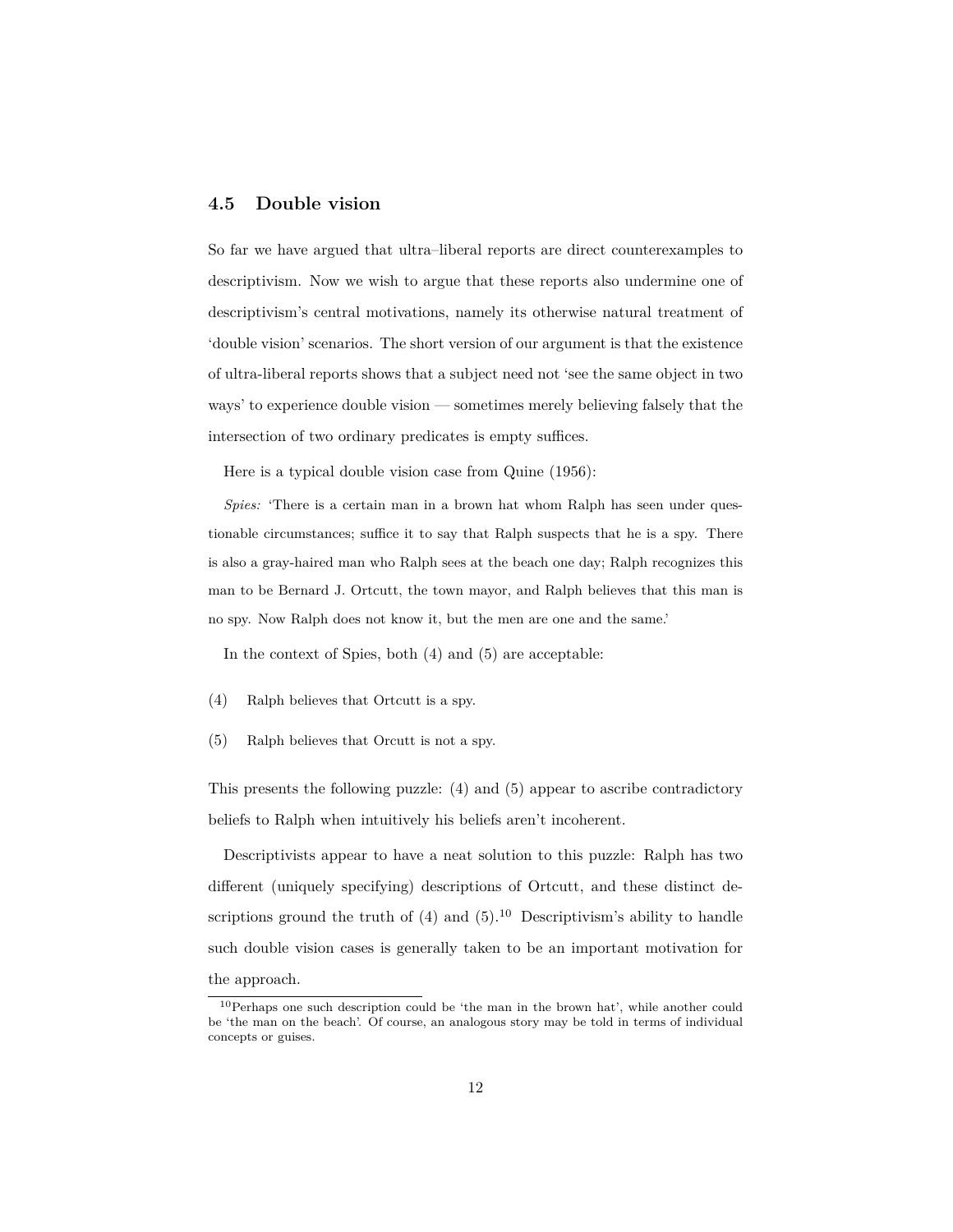However, the lesson of ultra–liberal reports is that in some contexts, a general belief to the effect that all *G*s are *F* can suffice for the truth of a report like '*S* believes that *o* is *F*' (for some *o* that is *G*). This means that in principle, for *any* pair of predicates *G* and *H* that have a non–empty intersection, if *S* believes truly that there are *G*s and that there are *H*s, but believes falsely that there is nothing that is both *G* and *H*, then there will be some predicate *F* and some object *o* that is both *G* and *H* such that in certain ultra–liberal contexts, both '*S* believes that *o* is *F*' and '*S* believes that *o* is not *F*' will have true readings. If this is correct, then double vision cases cannot be defused by appealing to vehicles of representation, since subjects of ultra–liberal reports need not have such vehicles available to them.

Here is an example to illustrate the idea:

*Logicians*: Schmitt is a philosopher logician whom Henry has never met and whose existence he is unaware of. On the basis of (otherwise) reliable testimony, Henry believes both that all logicians are intelligent and that all philosophers are unintelligent. Suppose also that the senses of 'intelligent' and 'unintelligent' here are coordinated in the right sort of way: Henry, in his more reflective moments, could justifiably conclude that since all logicians are intelligent and all philosophers are unintelligent, no logician is a philosopher (and vice-versa).

Intuitively, one can imagine ultra–liberal contexts consistent with the details of Logicians. That is to say, there will be contexts in which the salience of i) Henry's beliefs about logicians and philosophers and ii) Schmitt's status as a philosopher logician will be sufficient to license each of the following reports:

- <span id="page-12-1"></span><span id="page-12-0"></span>(6) Henry thinks Schmitt is intelligent.
- $(7)$  Henry thinks Schmitt is not intelligent.<sup>11</sup>

 $^{11}\mathrm{For}$  those struggling to imagine such contexts, it might help to consider a situation along the following lines. Henry gives a speech to an audience in which he describes his views on the virtues and vices of various kinds of academics. During the speech he asserts 'all logicians are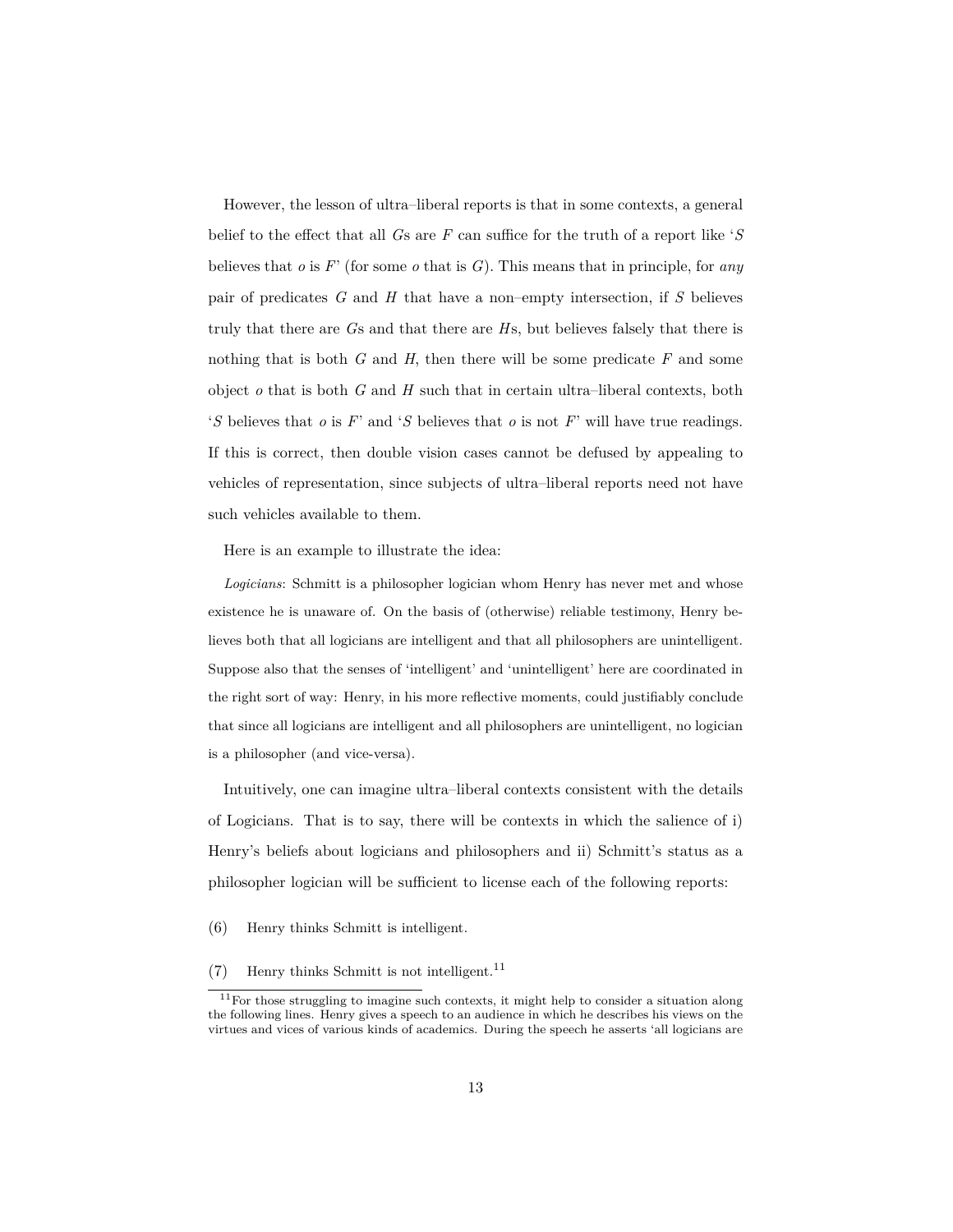If [\(6\)](#page-12-0) and [\(7\)](#page-12-1) are both true, then this is just another double vision case. As with Ralph in the case of Spies, we will have two true belief reports that appear to ascribe contradictory beliefs to Henry, a subject whose mental state is intuitively neither irrational nor incoherent. But again, contra descriptivism, Henry needn't possess any vehicles of representation for Schmitt.<sup>12</sup>

### **4.6 General descriptivism**

In light of the inadequacy of the ordering trick, as well descriptivism's failure to fully account for the phenomenon raised to salience by double vision cases, the descriptivist may want to alter her view in the following way:

*General Descriptivism*: A de re attitude ascription '*S*  $\Phi$ s that  $\epsilon$  is *F*' is true just in case  $S$   $\Phi$ s that every  $G$  is  $F$ , for some suitable *predicate*  $G$ .

General descriptivism has no difficulty handling ultra–liberal reports. In the case of Tennis, for example, we may assume that 'six–year–olds' is one of the suitable *G*s, and can thus account for the truth of [\(1\)](#page-1-0) in terms of Pete's belief that every six–year–old can learn to play tennis in ten lessons.

In more ordinary cases of de re attitude ascriptions — say, Spies — general descriptivism makes essentially the same predictions as ordinary descriptivism.

intelligent' and 'no philosopher is intelligent'. Kit, who was in the audience, is now relaying some of Henry's views to Schmitt: 'To be honest I'm not sure what Henry thinks of someone like you. On the one hand he thinks you're intelligent because you're a logician, but on the other hand he's convinced you can't be intelligent because you're a philosopher. I'm not sure what to make of what he thinks.'

 $12$ Those who quantify over vehicles of representation at the level of the metaphysics of attitudes will account for [\(4\)](#page-11-0) and [\(5\)](#page-11-1) by rejecting *Naive Rationality:*

*Naive Rationality*: An agent is irrational if she believes a proposition and its negation at the same time.

<sup>—</sup>in favor of *Sophisticated Rationality*:

*Sophisticated Rationality*: An agent is irrational if she believes a proposition and its negation *in the same way* at the same time.

The idea is that although Ralph believes a proposition and its negation, this doesn't make him irrational, since he believes these propositions in two different ways — more precisely, he has two different vehicles of representation for Ortcutt [\(McKay & Nelson,](#page-28-8) [2014\)](#page-28-8). However, for the reasons just discussed, Sophisticated Rationality by itself cannot explain the coherence of Henry's mental state, for he doesn't seem to represent Schmitt in *any* way (let alone two different ways).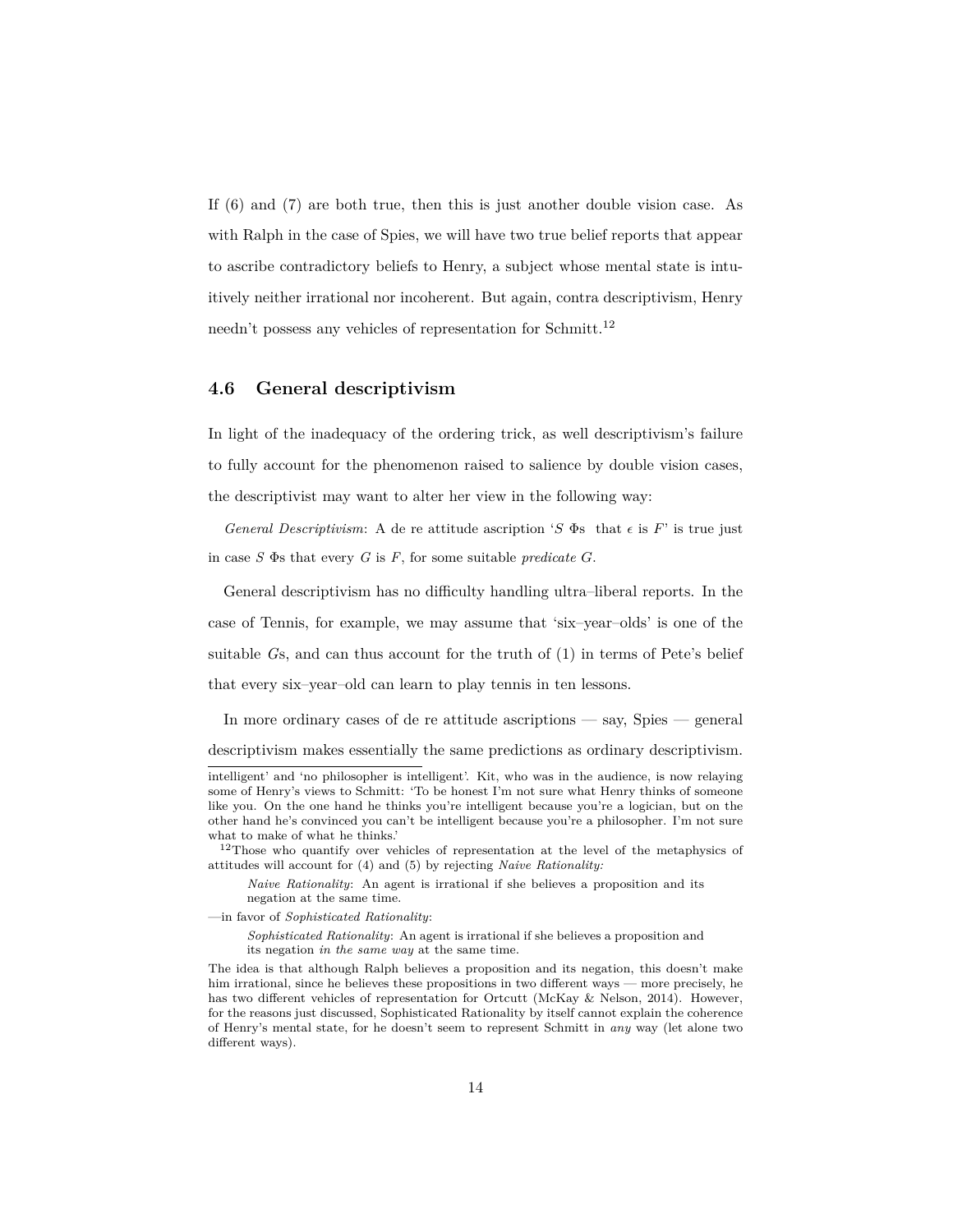'Ralph believes that Ortcutt is a spy' is true because 'the man in the brown hat' is one of the suitable *G*s; that is to say, 'Ralph believes that Ortcutt is a spy' is true because Ralph believes that all of those who have the property of being a unique person in the brown hat are spies. Roughly put, general descriptivism treats the things ordinary descriptivism quantifies over — namely, descriptions — as just a special instance of a more general kind — namely, predicates. It is in this sense that we take the view to be a generalization of descriptivism.<sup>13</sup>

Whether general descriptivism is the right account of de re attitude reports is an issue we will not be able to settle here. However, we do want to register a worry about its predictive power. A proponent of the view cannot say much about the general conditions under which a de re attitude report is true, for according to her there basically aren't any. Suppose, for instance, that we wanted to know why in the context of Tennis it is very difficult to access good readings of 'Pete believes Ann is not a blonde', given that i) surely Pete believes that all brunettes are non-blondes and ii) Ann is a Brunette. The original descriptivist has an easy explanation: there is no predicate with a singleton extension *G* (e.g. 'Jane's daughter') that denotes Ann such that Pete believes that every *G* is not blonde. But the general descriptivist cannot help herself to an explanation of this kind. Instead, she must invoke the mechanisms of contextsensitivity — a black box of sorts — to explain why the predicate 'six–year-old' is one of the suitable predicates while the predicate 'brunette' is not.

In contrast, ordinary descriptivism employs a more limited notion of context. On that view, all context does is determine which ways of *representing an object* matter for the ascription of a de re attitude. Thus, descriptivism tells us something interesting about the general conditions for the ascription of de re attitudes: in particular, that the objects the reports are about are individually

<sup>&</sup>lt;sup>13</sup> Analogues of general descriptivism may be developed for accounts that employ other types of vehicles of representation.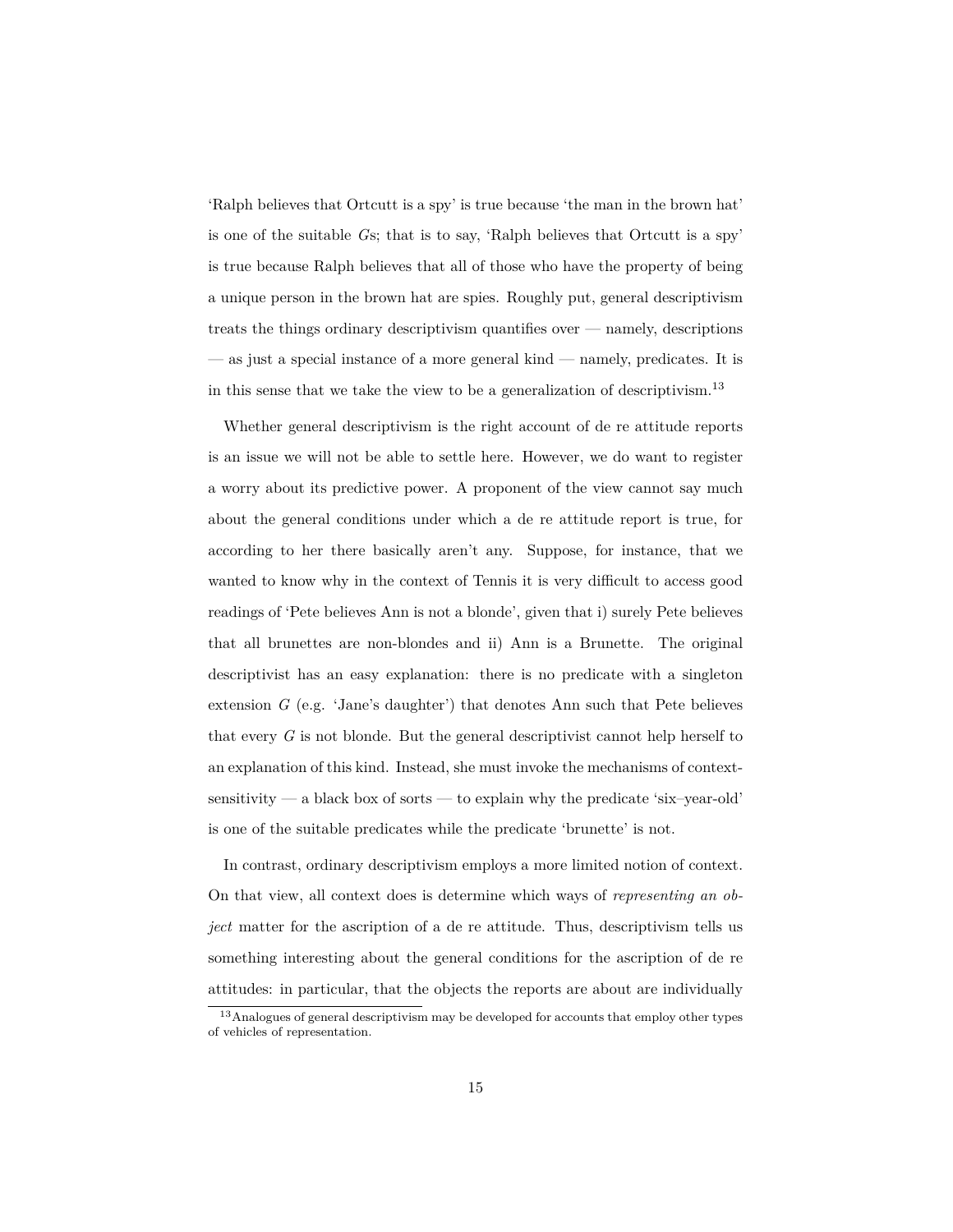represented in the minds of the relevant subjects.

Of course, as we have argued in this section, ordinary descriptivism cannot capture ultra–liberal reports such as [\(1\)](#page-1-0). There is thus something to be said for general descriptivism's greater empirical coverage. However, as we hope to show in the next section, there are problems posed by ultra–liberal contexts that arise regardless of one's view of the semantics of de re attitude reports.

# **5 Logic of belief**

The central argument of this section is that ultra–liberal reports combine with an independently plausible principle about the logic of belief to produce some surprising conclusions about de re knowledge ascriptions. The principle is this:

*Existence*: for any context *C*, minimally rational subject *S*, positive predicate *F*, and doxastic attitude verb  $\Phi$  (e.g., 'believes', 'knows', 'suspects'): if '*S*  $\Phi$ s that  $\epsilon$  is *F*' is true in *C*, then so is '*S*  $\Phi$ s that  $\epsilon$  exists'.<sup>14,15</sup>

Existence implies that if one thinks that some object has some property or other, then unless one is irrational, one should think that that object exists. This principle has a fair bit of prima facie plausibility to it, so we will forego arguing in its favor. Our real interest here is in its interaction with ultra–liberal reports.

 $14\!\!\!$  Vith the restriction to 'positive' predicates we intend to exclude predicates such as 'does not exist'.

<sup>&</sup>lt;sup>15</sup>Some have reported skepticism about instances of Existence where  $\Phi$  is substituted with 'suspects', or with other plausibly doxastic attitude verbs such as 'is moderately confident'. The worry is that inferences from the truth of sentences like 'Jim suspects that Jones is a spy' to the truth of sentences like 'Jim suspects that Jones exists' seem a bit odd. However, our sense is that to the extent that it is strange to report Jim as *suspecting* that Jones exists (when it is salient that Jim *knows* Jones exists), such strangeness can be explained away along roughly Gricean lines. Indeed, there seem to be contexts where it is clear that knowledge (or belief) *entails* suspicion, and thus that the doxastic states are compatible after all. For instance, in circumstances where it is a law that whenever one suspects that a suitcase is a bomb, one must report it to the relevant authority, it would be rather strange to bring up the fact that one *knew* that the suitcase was a bomb as one's reason for not reporting it. That said, if necessary we are happy to restrict Existence to the attitude verbs 'knows' and believes', for those are the only two that are essential to our argument.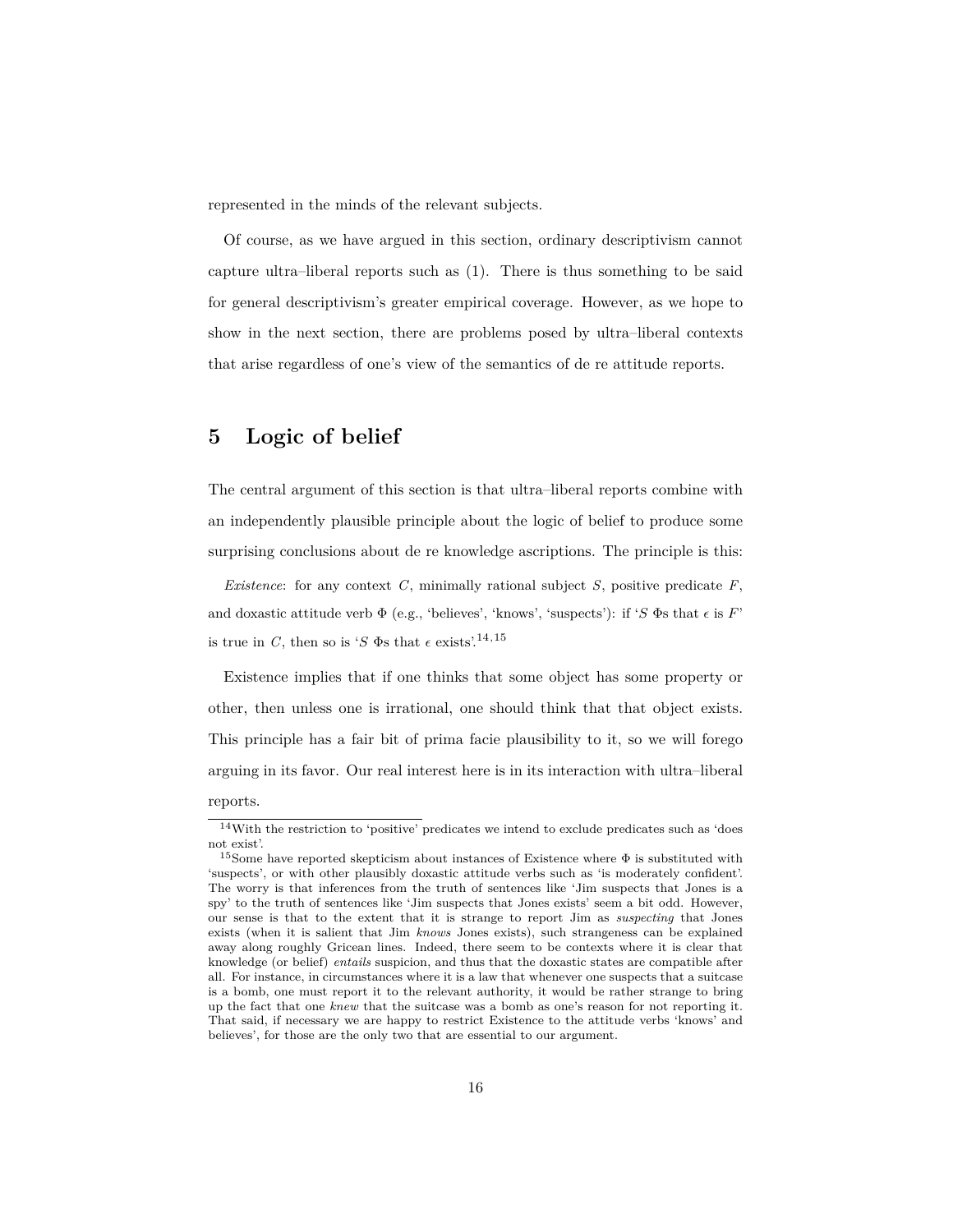### **5.1 Problematic trivial entailments**

There are (at least) two sources of tension between Existence and ultra–liberal reports. The first is easy to spell out. In the context of Tennis, Existence in conjunction with the assumption that [\(1\)](#page-1-0) (i.e. 'Pete believes Ann can play tennis in ten lessons') is true entails that the following sentence should be true as well:

<span id="page-16-0"></span>(8) Pete believes that Ann exists.

But [\(8\)](#page-16-0) sounds terrible. And as far as we can tell analogs of [\(8\)](#page-16-0) for other ultra–liberal cases are bound to sound terrible as well. This is difficult to explain on the assumption that both Existence and Face Value are true.

Now, one could try to explain away the tension just described with a story that places a lot of weight on the mechanisms of context–sensitivity. The idea would be that although any context in which 'Pete believes Ann can play tennis in ten lessons' is true must be one in which 'Pete believes Ann exists' is true as well, it is quite difficult to consider the latter sentence in the same context as the former. How to explain *that* fact (the difficulty of resolving the two sentences in the same context) is another matter, though we imagine the most plausible approach will look something like this: reports that involve 'trivial' predicates like 'exists' typically invoke different contextual standards for the ascription of de re attitudes than do reports that involve more substantive predicates like 'can learn to play tennis in ten lessons'.<sup>16</sup> However, one worry we'll mention for this sort of response is that reports analogous to [\(1\)](#page-1-0) involving 'trivial' predicates — for instance, 'can learn to play tennis in ten lessons or  $can't'$  — are also perfectly acceptable in context. Whether there is a fully adequate explanation of these facts is a matter we lack the space to explore here.

<sup>16</sup>For an example of a story along these lines (though in application to a slightly different issue), see [\(Dorr,](#page-27-5) [2012,](#page-27-5) pp. 963-5).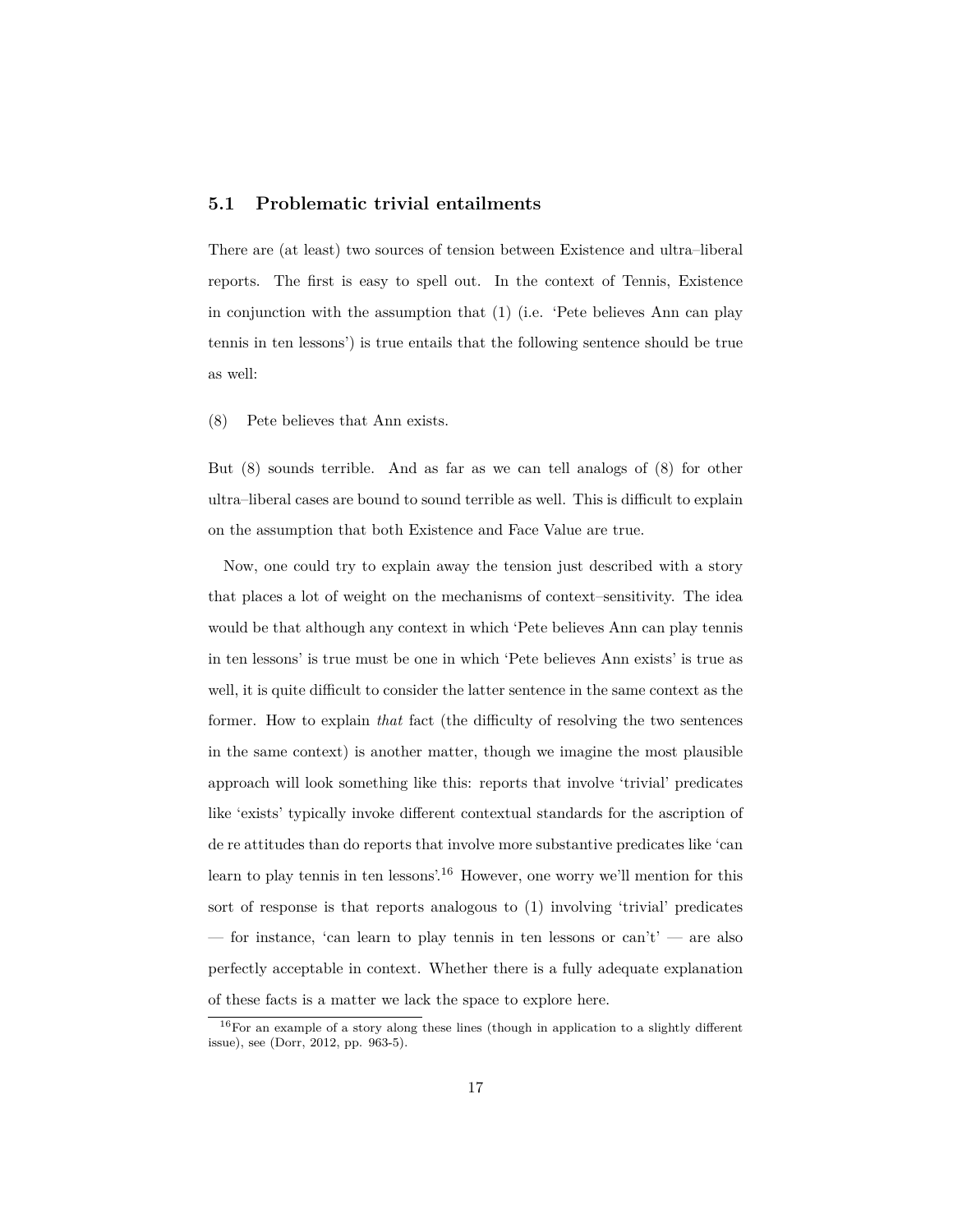### **5.2 Armchair census**

The second argument for the incompatibility of Existence and the truth of ultra–liberal reports requires some groundwork. Recall that in common to all ultra–liberal contexts is the following: there is some attitude report of the form *'S* Φs that *o* is *F*' that is true (given Face Value) simply in virtue of the fact that it is salient that *S* Φs that all *G*s are *F* and that *o* is a *G*. We take this to motivate the following principle:

*Insensitivity*: If context *C* is such that '*S* Φs that *o* is *F*' is true in virtue of the fact that  $S$   $\Phi$ s that all  $G$ s are  $F$  and that  $o$  is a  $G$ , then in  $C$ : for every  $x$  that is  $G$ :  ${}^{'}S$   $\Phi$ s that *x* is *F*' is true.<sup>17</sup>

What Insensitivity essentially says is that in ultra–liberal contexts (say, Tennis), what's good for the object of the de re report in question (Ann) is good for the rest of the *G*s as well (in this case, the other six–year–olds).

One argument for Insensitivity draws on the observation that in cases like Tennis, de re attitude reports that substitute the name of some other six–year–old for 'Ann' sound no worse than [\(1\)](#page-1-0). Jane easily could have asserted of some other six–year–old (say, Little Johnny) that 'Pete believes Little Johnny can learn to play tennis in ten lessons', or, supposing Jane and Jim were standing in front of a group of six–year–olds, that 'Pete believes each of these kids can learn to play tennis in ten lessons'. The fact that each of these de re attitude reports would sound fine if asserted is strong evidence that each is true in actuality (again given Face Value).<sup>18</sup>

A further argument for Insensitivity is that one who rejects it must think that

 $^{17}\mathrm{Given}$  Face Value, every ultra–liberal context satisfies the antecedent of Insensitivity.

<sup>&</sup>lt;sup>18</sup>We should note that (counterfactual) assertability is not a fool-proof guide to truth, even on the assumption of Face Value. Presumably there are contexts in which both 'I am hungry' and 'I am not hungry' are counterfactually assertable, despite the fact that both can't be true at once. It seems clear to us that this sort of phenomenon is *not* operative in cases like Tennis, though to give a clear explanation why would require getting into complicated issues that are beyond the scope of this paper. We are fine leaving the 'counterfactual assertability' consideration as mere prima facie evidence in favor of the hypothesis that Insensitivity is true.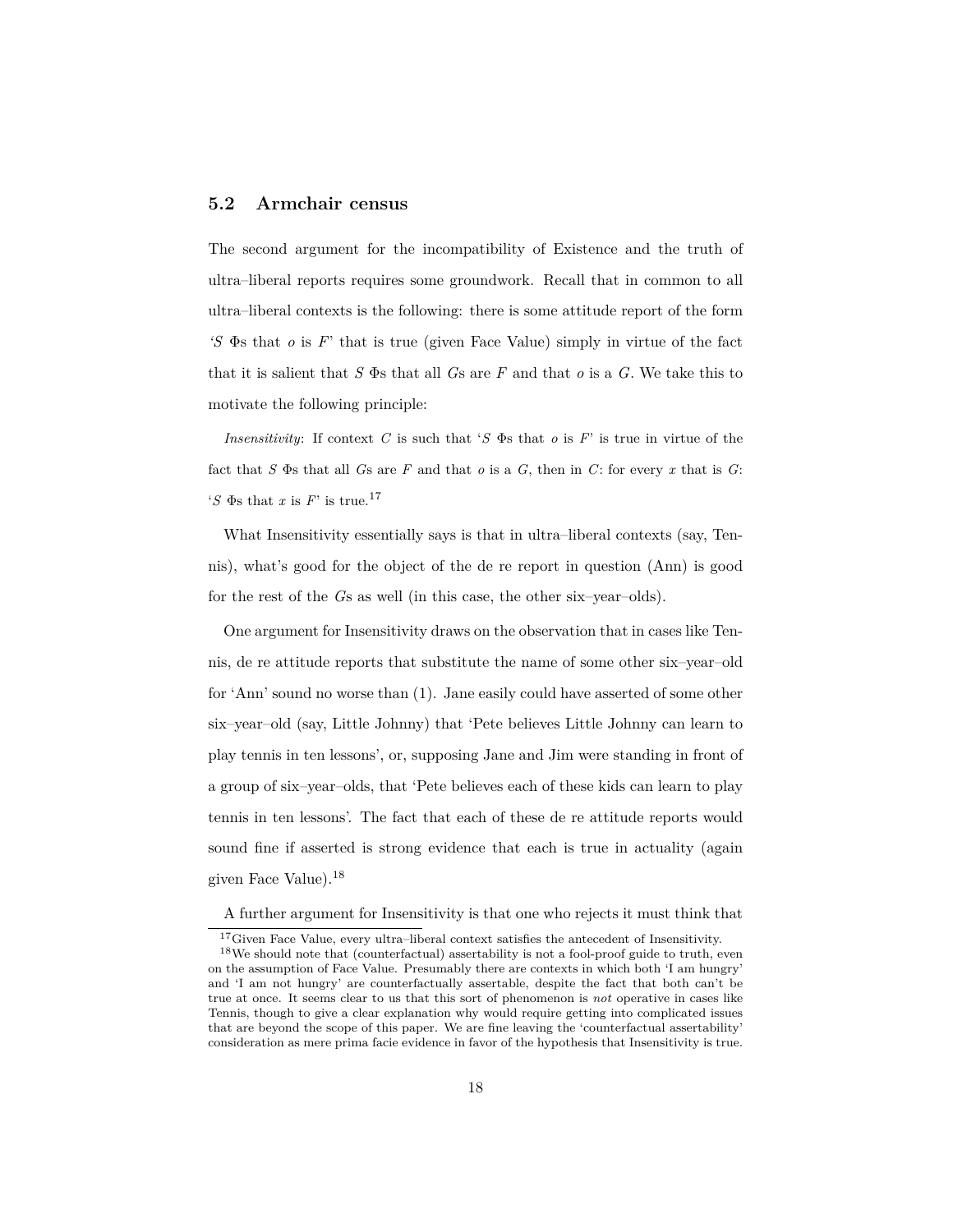there exists some six–year–old — we'll use Little Johnny again — such that the de re belief report one gets by substituting that six–year–old for Ann (e.g., 'Pete believes Little Johnny can learn to play Tennis in ten lessons') is false in the context of Tennis.

We find this position difficult to defend. Given the details of the case, the *only* difference between Ann and Little Johnny is that Ann is salient to Jane and Jim while Little Johnny is not. But of course the salience here is interlocutorsensitive, not ascribee-sensitive. To Pete, Little Johnny is just as 'salient' as Ann — which is just to say that neither is salient at all. So why should the facts about which attitude reports are true *of Pete* depend so sensitively on the facts about which six–year–olds are on the minds of those doing the reporting? To the extent that we have a pre-theoretic grip on the kind of thing belief reports are in the business of describing, it simply does not seem plausible that to know whether '*S* believes that *o* is *F*' is true requires first knowing whether *o* is salient in the context of a conversation about *S*. The only part of Pete's mental state that is relevant to the ascription of [\(1\)](#page-1-0) is his general belief that all six–year–olds can learn to play tennis in ten lessons. And with regards to that, Ann is as arbitrary a choice of six–year–old as Little Johnny. We thus find it hard to see how there could be a principled reason for assigning different truth values to [\(1\)](#page-1-0) and its Little Johnny analog, and so find the case for Insensitivity compelling.<sup>19</sup>

<sup>19</sup>One challenge to Insensitivity arises from contexts in which *S* is known to hold special beliefs about some members of *G*. For example, Pete might know Little Johnny and believe falsely that he (Little Johnny) is five, when in fact he is six. In virtue of this belief, Pete would not assent to 'Little Johnny can learn to play tennis in ten lessons', but he would still assent to 'Every six–year–old can learn to play tennis in ten lessons'. It might be argued that this a context in which i) 'Pete believes that Ann can learn to play tennis in ten lessons' is true (in virtue of Pete's believing that all six–year–olds can learn to play Tennis as well as Ann's status as a six–year–old), and in which ii) it is *not* the case that for every six–year–old *x*, 'Pete believes that *x* can learn to play tennis in ten lessons' is true.

We are skeptical of this line of thinking. When we are in the frame of mind where 'Pete believes Ann can learn to play tennis in ten lessons' is true, our sense is that 'Pete believes Little Johnny can learn to play tennis in ten lessons' must be true as well. Little Johnny is a six–year–old, after all, so if Pete really does believe that *all* six–year–olds can learn to play tennis in ten lessons — and remember we're in a context where that's enough to license the report about Ann — then it's hard to see why the Little Johnny report should be treated differently. On the other hand, if we're allowed to appeal to facts about Pete's particular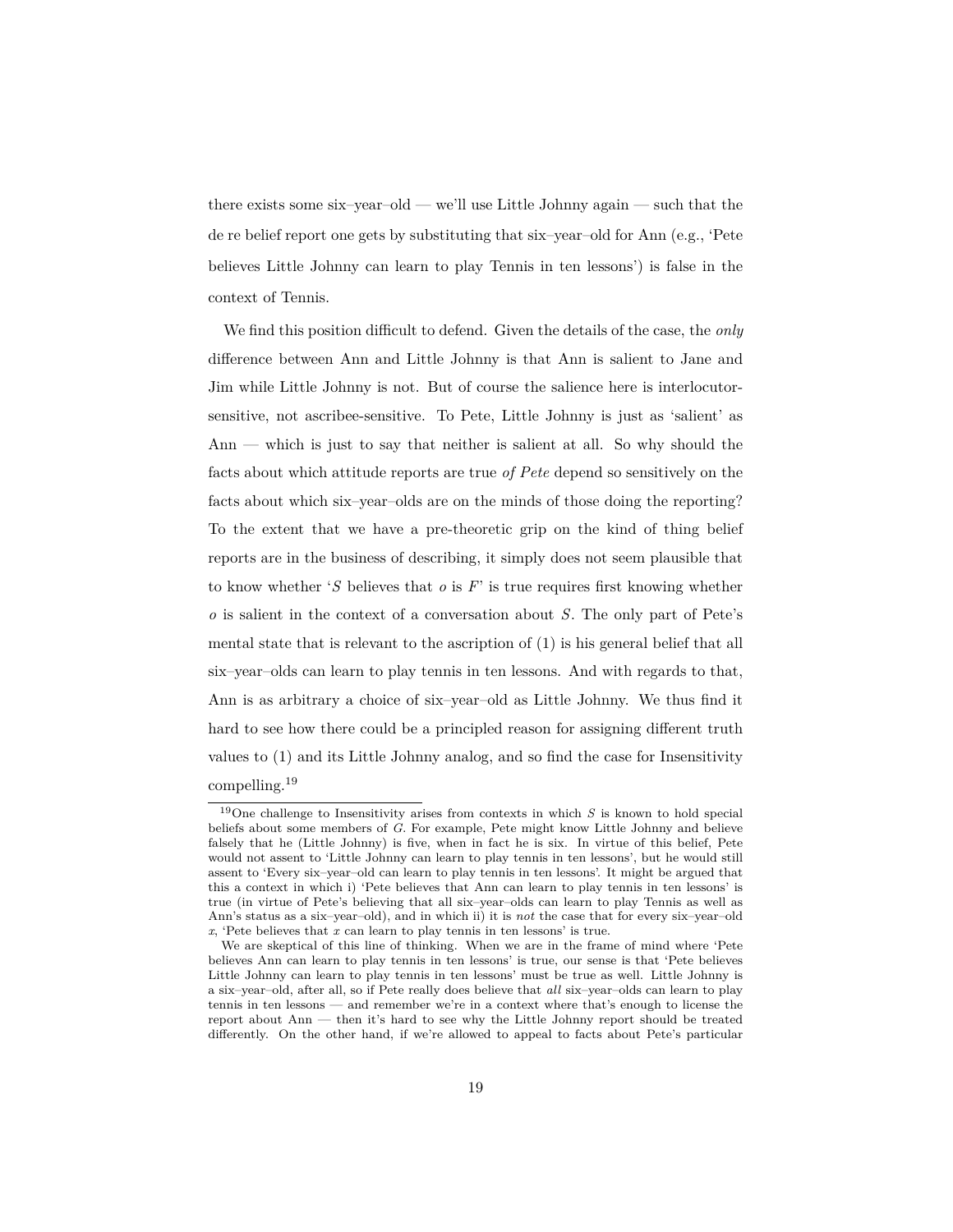We may now present the argument that Existence along with Face Value entails that subjects can achieve de re a priori knowledge of the existence of just about any object. Let us stipulate with Premise 1 that there exists an ultra–liberal context *C* for the attitude verb 'knows a priori'.

Premise 1. In *C*: '*S* knows a priori that *o* is *F*' is licensed in virtue of the fact that it is salient that *S* knows a priori that all *G*s are *F* and that *o* is a *G*.

Premise 1 plus Face Value gets us Premise 2:

Premise 2. In *C*: '*S* knows a priori that *o* is *F*' is true.

Given Insensitivity, Premise 2 gets us Premise 3:

Premise 3. In *C*: for every *x* that is *G*: '*S* knows a priori that *x* is *F*' is true.

Which in combination with Premise  $4$  (i.e., Existence) —

Premise 4. For all *x*: If '*S* knows a priori that *x* is *F*' is true, then '*S* knows a priori that *x* exists' is true.

— gets us a schematic version of the problematic conclusion:

Conclusion. In *C*: for every *x* that is *G*: '*S* knows a priori that *x* exists' is true.

Now for a context that plausibly satisfies Premise 1. Suppose that for ordinary reasons Jeremy knows a priori that all material objects are goats or non-goats.<sup>20</sup> Suppose also that there is a material object  $-$  a local goat, to be more precise

relationship with Little Johnny to deny the truth of 'Pete believes that Little Johnny can learn to play tennis in ten lessons', then it seems just as reasonable to appeal to the fact that Pete is ignorant (by ordinary standards) of Ann's identity to deny the truth of the report about her. In short: when one makes Pete's discriminating beliefs about Little Johnny salient, it is plausible that one has shifted out of an ultra–liberal context. Thanks to Jeremy Goodman for discussion of this point.

 $^{20}$ In fact, this is almost surely the only way he could know it — we doubt anyone arrives at it by induction, for instance.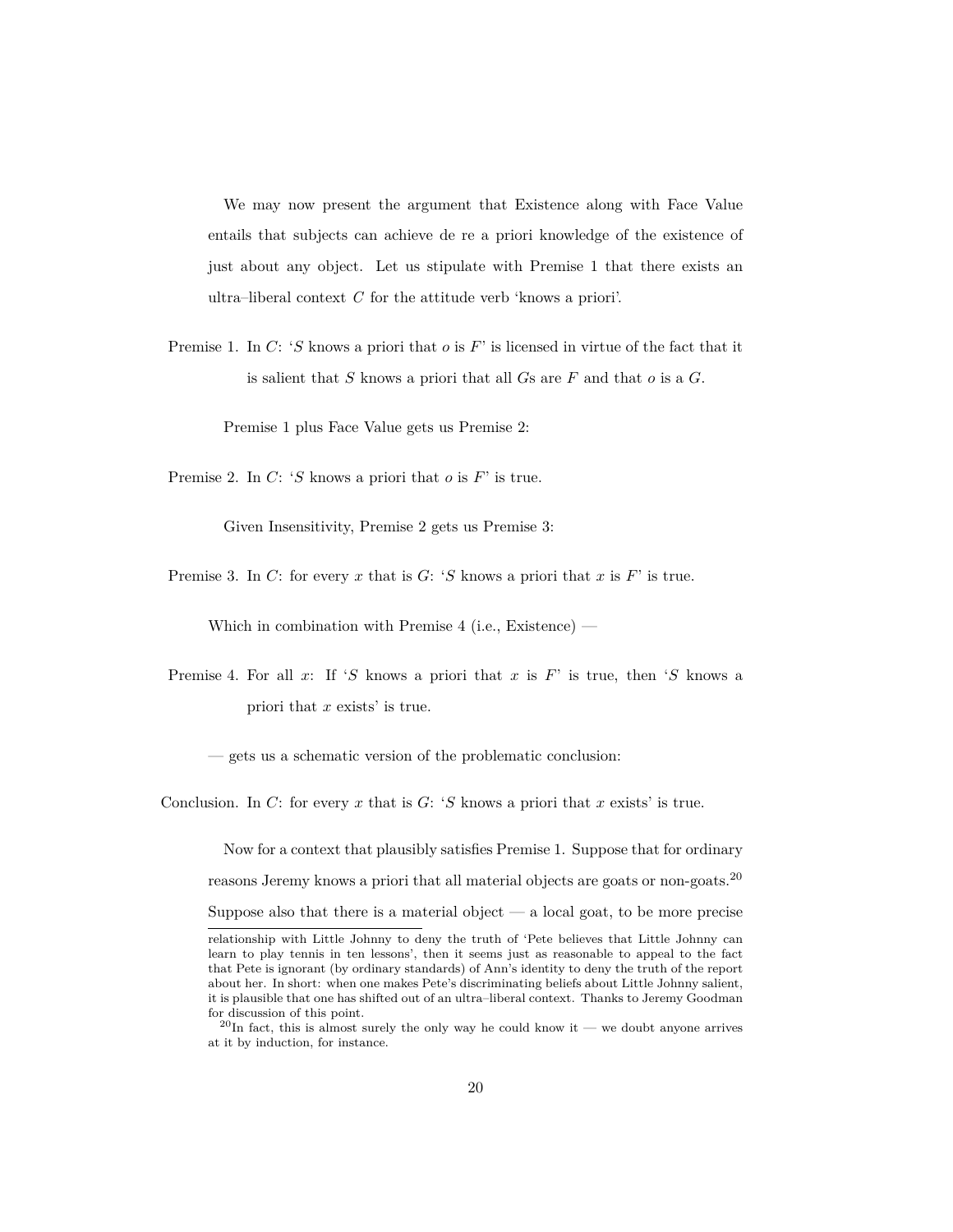— named 'Mr. Philip'. According to the above argument, in any of a certain class of contexts — namely those that are ultra–liberal with regards to 'Jeremy knows a priori that Mr. Philip is a goat or a non-goat' — we may truly say of each and every material object that Jeremy knows that it exists.

We think it would be very surprising if there were no contexts in which the salience of Jeremy's a priori goat versus non-goat knowledge plus Mr. Philip's status as a material object were sufficient to license an assertion of 'Jeremy knows a priori that Mr. Philip is a goat or a non-goat'. For a rough sketch of an example, just imagine that it is salient in context that certain foolish people believe that there are material objects that are neither goats nor non-goats, but also that Jeremy is not such a person. Supposing we wanted to communicate this fact about Jeremy, one way of doing so would be to point to Mr. Philip and say (with focus, if necessary) '*Jeremy* knows a priori that Mr. Philip is a goat or a non-goat (though not everyone here does)'. By Insensitivity and Existence, it follows that in this context, every sentence of the form 'Jeremy knows a priori that *that* material object exists' is true.<sup>21</sup>

One who accepts both Face Value and Existence thus appears to be committed to the conclusion that in certain contexts — namely those like the one just described — we may truly say of an individual that that person knows a priori of each and every *G* that it exists. We find this conclusion deeply counterintuitive.

 $^{21}$ It has been suggested that the same conclusion may be reached without the use of Existence. The idea is this. There's a sense in which each of us knows a priori that everything that exists exists. Now with this sense in mind, suppose there is a context *C* in which the salience of i) *S*'s a priori knowledge that everything that exists exists and ii) *o*'s status as an existing object licenses the report 'S knows a priori that *o* exists'. Then, by Insensitivity, it follows that in *C*, for every *x* such that *x* exists — and that's really everything — '*S* knows a priori that *x* exists' is true.

We are somewhat resistant to this version of the argument. The basic worry is that it is implausible that there any such ultra–liberal contexts. We find it difficult to imagine a situation in which the salience of *S*'s (a priori) knowledge that everything that exists exists is enough to license an assertion of '*S* knows a priori that *o* exists.' Maybe such utterances are tolerable when the relevant *o* is a mathematical object or God or something, but in that case it's quite unclear that the salience of the *general knowledge* that everything that exists exists plays any role in licensing the assertion. Thanks to Jeremy Goodman for discussion here.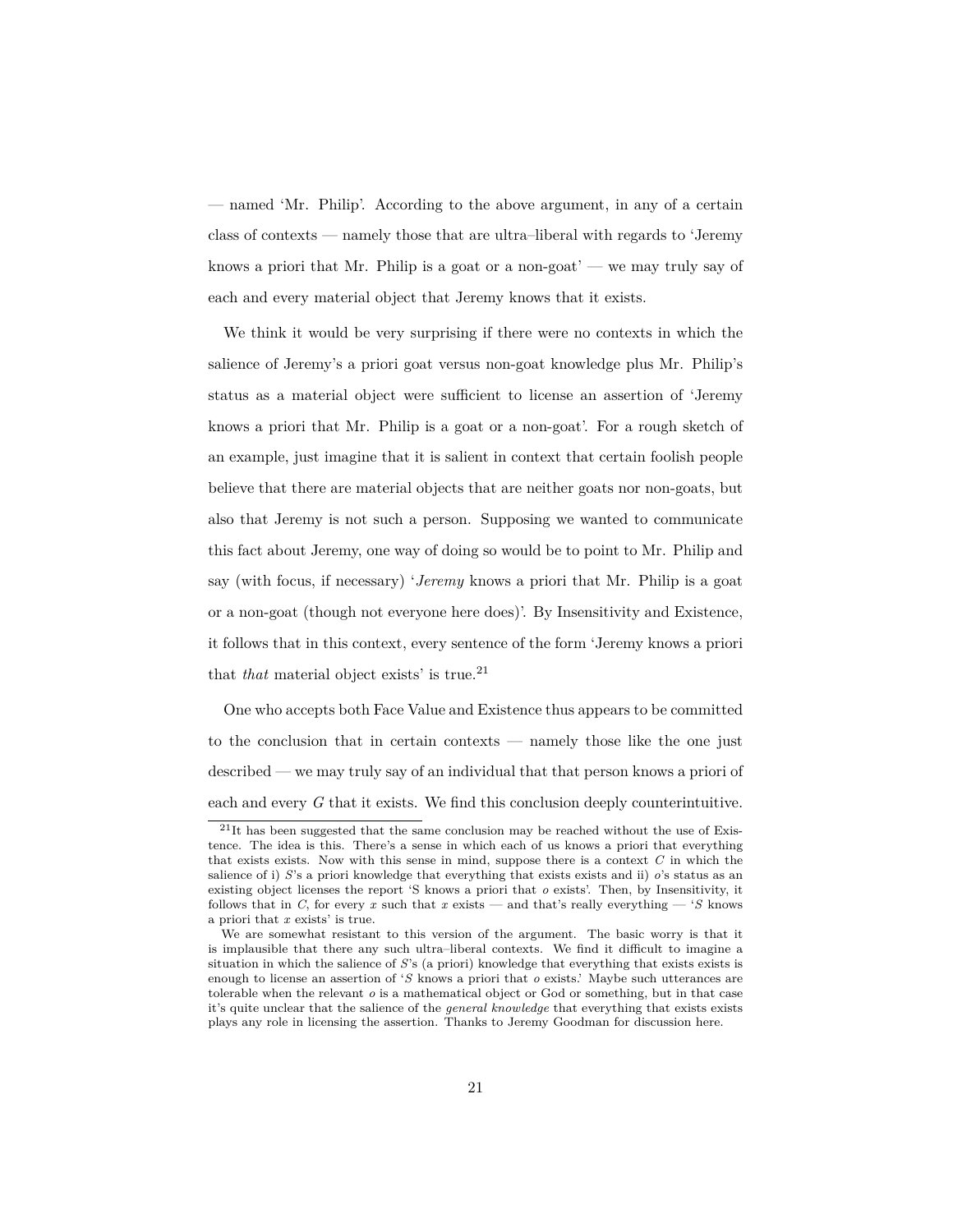Moreover, there are considerations that tell against this conclusion that extend beyond brute semantic intuitions. Philosophers have been interested in the notion of de re *thought*, a kind of mental state characterized by its roles in the philosophy of mind and epistemology.<sup>22</sup> To the extent that we have intuitions about the demands it places on subjects who instantiate it, it strains credulity to think that Jeremy could have de re a priori knowledge about the existence of every object. Yet if there are ever ultra–liberal contexts of this kind, then there are situations in which sentences that appear to ascribe de re a priori knowledge to subjects like Jeremy are true for rather surprising reasons. This means that one who favors the conjunction of Face Value and Existence must accept one of the following two conclusions: either i) whatever de re a priori knowledge is, it's not the kind of thing that requires some special sort of cognitive achievement — all that it requires (at least in some contexts) is that one know a tautol- $\log y$ ;<sup>23</sup> or ii) de re attitude ascriptions are not in the business of describing de re thought.<sup>24</sup>

<sup>22</sup>For examples of the relevance of de re thought to various philosophical problems, see [Donnellan](#page-27-6) [\(1979\)](#page-27-6) on the contingent a priori and [Kripke](#page-28-9) [\(2011\)](#page-28-9) on the epistemology of mathematics. See [Jeshion](#page-27-7) [\(2010b\)](#page-27-7) for a more general discussion.

<sup>23</sup>And notice that the tautology in question needn't even *presuppose* that there are any objects of the relevant kind. It is plausible that one can know a priori the proposition that all *G*s are *F* or not *F* while remaining agnostic on the question of whether there are any *G*s; however, the same cannot obviously be said of the proposition that the *G* is *F* or not *F*. This suggests that the kind of de re a priori knowledge involved in our cases is truly quite liberal — in fact, substantially more so than the kind described and defended in [\(Dorr,](#page-27-5) [2012\)](#page-27-5).

<sup>24</sup>For instance, one might be tempted to maintain that a report '*S* believes that *p*' can be true without *S* believing the proposition that  $p-S$  need only believe a proposition that is suitably related to the proposition that *p.* (Both [Bach](#page-27-8) [\(1997\)](#page-27-8) and [Graff Fara](#page-27-9) [\(2013\)](#page-27-9) argue for such a conclusion, but they are not motivated by ultra–liberal reports.) But this sort of view faces a considerable difficulty: how can the relevant relation be made precise in such a way that the resulting account is reasonably constrained? To get a sense of the difficulty, notice that the relation cannot be logical entailment, since, e.g., the proposition that all six-year-olds can learn to play tennis in ten lessons doesn't entail that Ann can learn to play tennis in ten lessons.

In a similar vein, [Goodman](#page-27-0) [\(forthcoming\)](#page-27-0) distinguishes between 'entertaining' a proposition and 'believing' it, and takes entertaining a singular proposition to be a necessary condition on de re thought. Presumably, Goodman would embrace ii) and say that our cases are ones in which subjects believe the proposition expressed by the prejacent (making the relevant reports true) without *entertaining* that proposition.

A concern with both sorts of views sketched above is that it is hard to see how we could explain or justify principles like Existence if we want to deny that there is any deep connection between (on the one hand) *sentences* that ascribe de re attitudes and (on the other) *mental*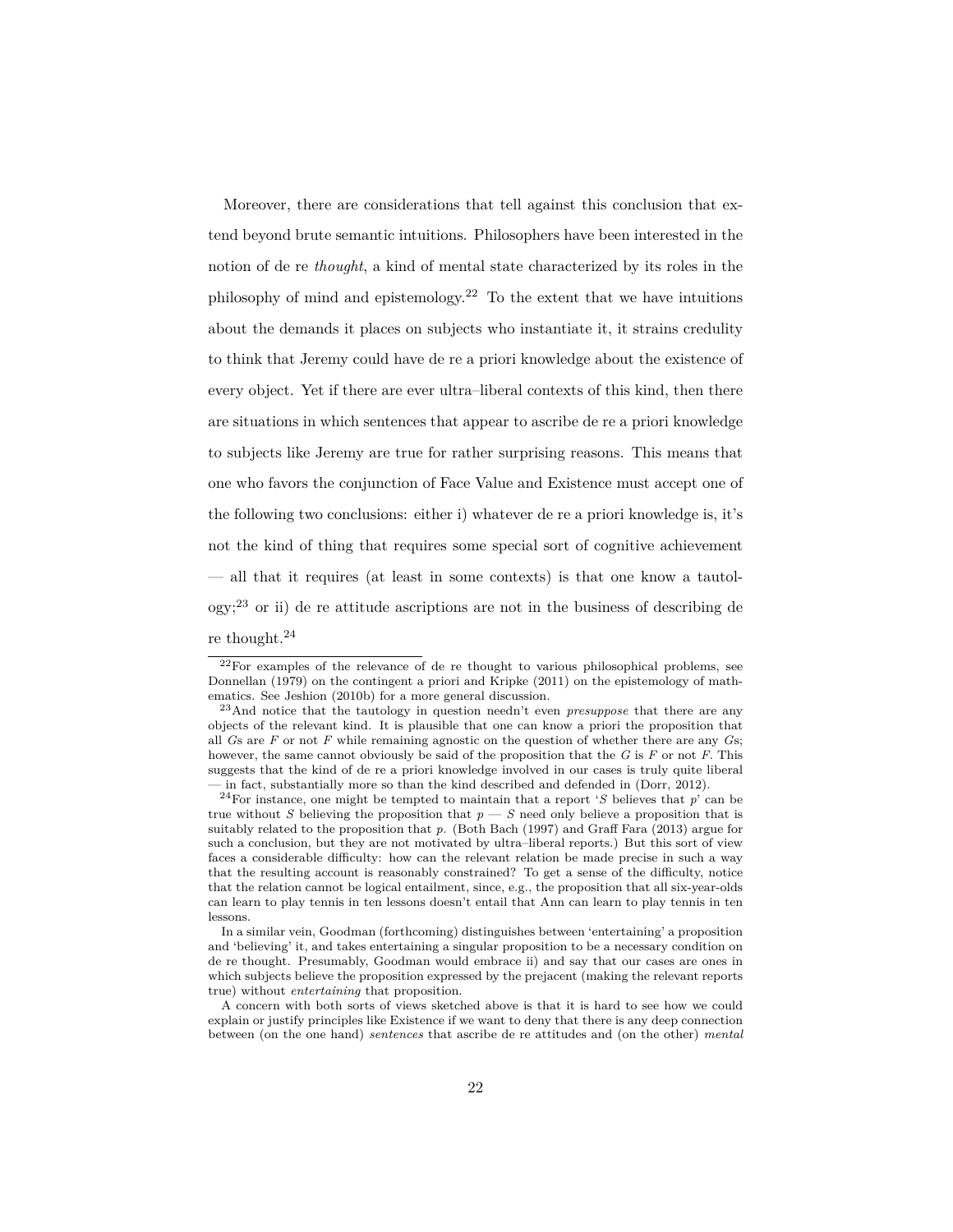# **6 Face Value and Toy Ducks**

Our central concern in this paper has been to outline some of the consequences of taking ultra–liberal reports to be true, rather than to evaluate those consequences. That being said, we are confident that many will find at least some of the consequences problematic. Therefore, it is worth considering what grounds there could be for discounting the data. The most natural route we can see is to deny Face Value (repeated from above):

*Face Value*: Other things being equal, if a sincere assertion of a declarative sentence  $\phi$  sounds fine, then  $\phi$  is true in context.

#### **6.1 Ultra–liberal reports as toy ducks**

To see how one could get into a skeptical frame of mind concerning Face Value, it will help to change subjects for a moment. [Kripke](#page-28-9) [\(2011\)](#page-28-9) argues for the existence of what he calls the 'toy duck fallacy'. According to Kripke, the fallacy arises when one tries to construct semantic theories that take seriously examples like the following:<sup>25</sup>

*Toy Duck*: A parent takes a child to a toy store. The toys are plastic models of various animals. The child points to a toy duck and asks, 'Is that a goose?' The parent responds, 'No, that's a duck.'

The parent's response sounds fine, but, claims [Kripke](#page-28-9) [\(2011,](#page-28-9) 345-346), to think it gets at the literal truth is to commit the toy duck fallacy:

Some morals plainly should not be drawn from this type of example. First that there are two kinds of duck: some are living organisms, others are made of plastic. Or, that the term 'duck' is ambiguous. It has a narrow

*states* of a certain sufficiently 'object related' kind. Why think that the truth of 'Pete believes Ann can learn to play tennis in ten lessons' should entail the truth of 'Pete believes Ann exists' if the principles governing belief ascriptions are in an important sense detached from facts about rationality or human psychology in the first place?

 $25$ This example is a slightly adapted version of [Kripke](#page-28-9) [\(2011,](#page-28-9) 345)'s.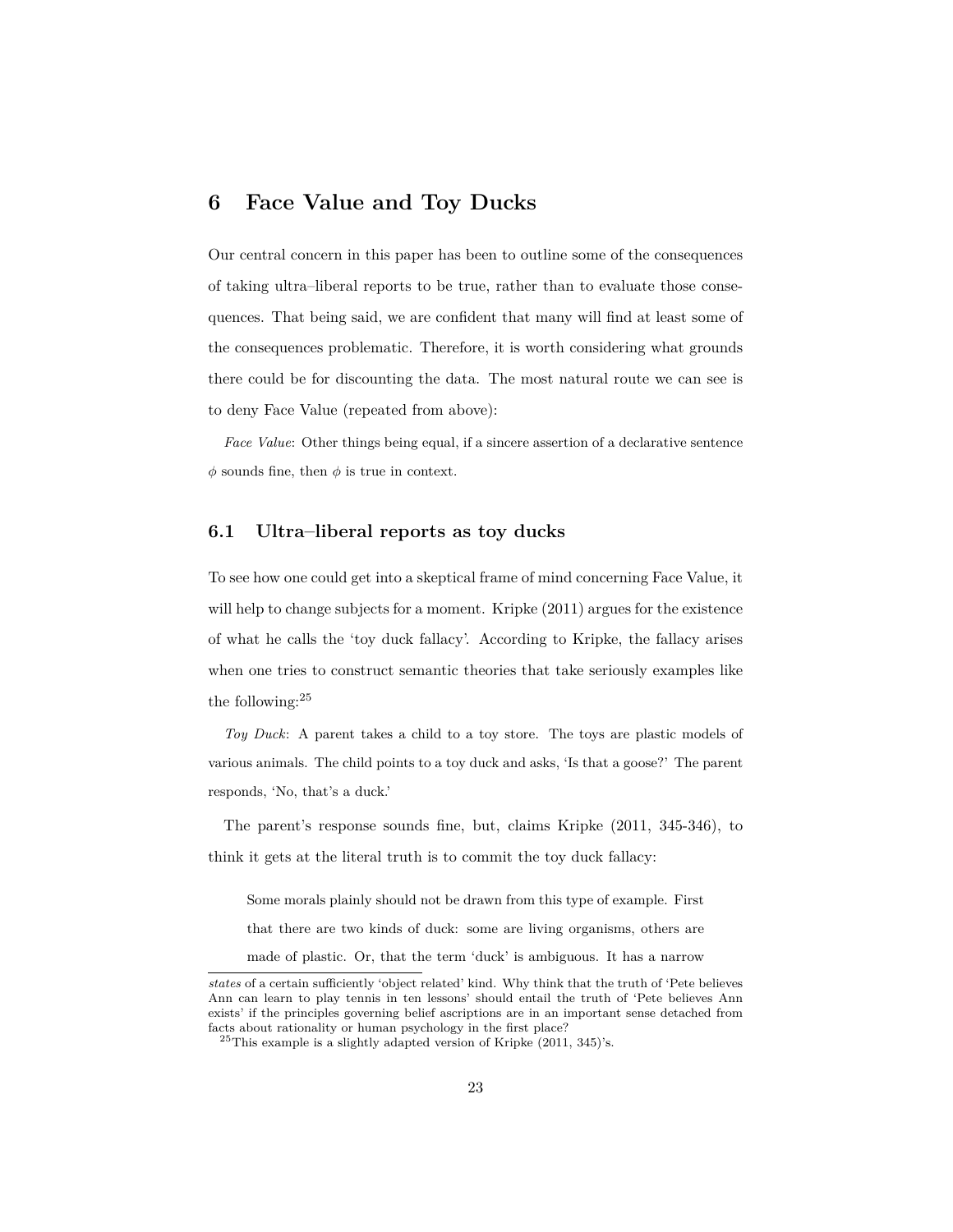sense in which the duck has to be an organism, and a broader one in which it could be made of plastic. Nor could we argue, for example, that the term 'duck' has a unitary broad sense, including both the plastic toys and the water fowl, but that in certain contexts there is a pragmatic implication that the duck must be a biological animal...One should not conclude that something...ought to be recognized by a dictionary or semantic theory, even though there are appropriate circumstances in which one would say it.

We will not attempt to give a precise characterization of the fallacy Kripke takes himself to have identified. A general sense of the phenomenon should be enough to understand the view we are interested in sketching (if not necessarily defending).

The idea might be expressed like this. There is a phenomenon that Kripke's toy store example is a paradigm instance of. We call utterances that are examples of this phenomenon 'toy duck utterances'. Toy duck utterances are *like* the paradigm cases of insincere or non-literal speech  $-$  e.g. exaggeration, irony, metaphor, etc. — in that the propositions they express are strictly speaking false, though perhaps in the neighborhood of relevant truths. But they are *un*like the paradigm cases in the following important respect: when interpreted literally, toy duck utterances do not broadcast their unacceptability in the way instances of exaggeration, irony, and metaphor seem to. The existence of the toy duck phenomenon thus suggests that taken at face value, Face Value is false.<sup>26</sup>*,*<sup>27</sup>

<sup>26</sup>One might think that because Face Value (as stated) leaves it somewhat open which kinds of considerations trigger the ceteris paribus clause, there are ways of interpreting it such that toy duck cases are *not* counterexamples to the principle. One who is inclined towards these sorts of interpretations should take the central suggestion of §6.2 to be that ultra–liberal reports *also* trigger the ceteris paribus clause (rather than that they are counterexamples to Face Value).

<sup>&</sup>lt;sup>27</sup>Some might want to take the considerations discussed in [\(Nunberg,](#page-28-11) [1995\)](#page-28-11) as evidence that reports such as those in Toy Duck are literally true. We're skeptical that Nunberg's cases are genuinely analogous, though we lack the space to explore these issues here.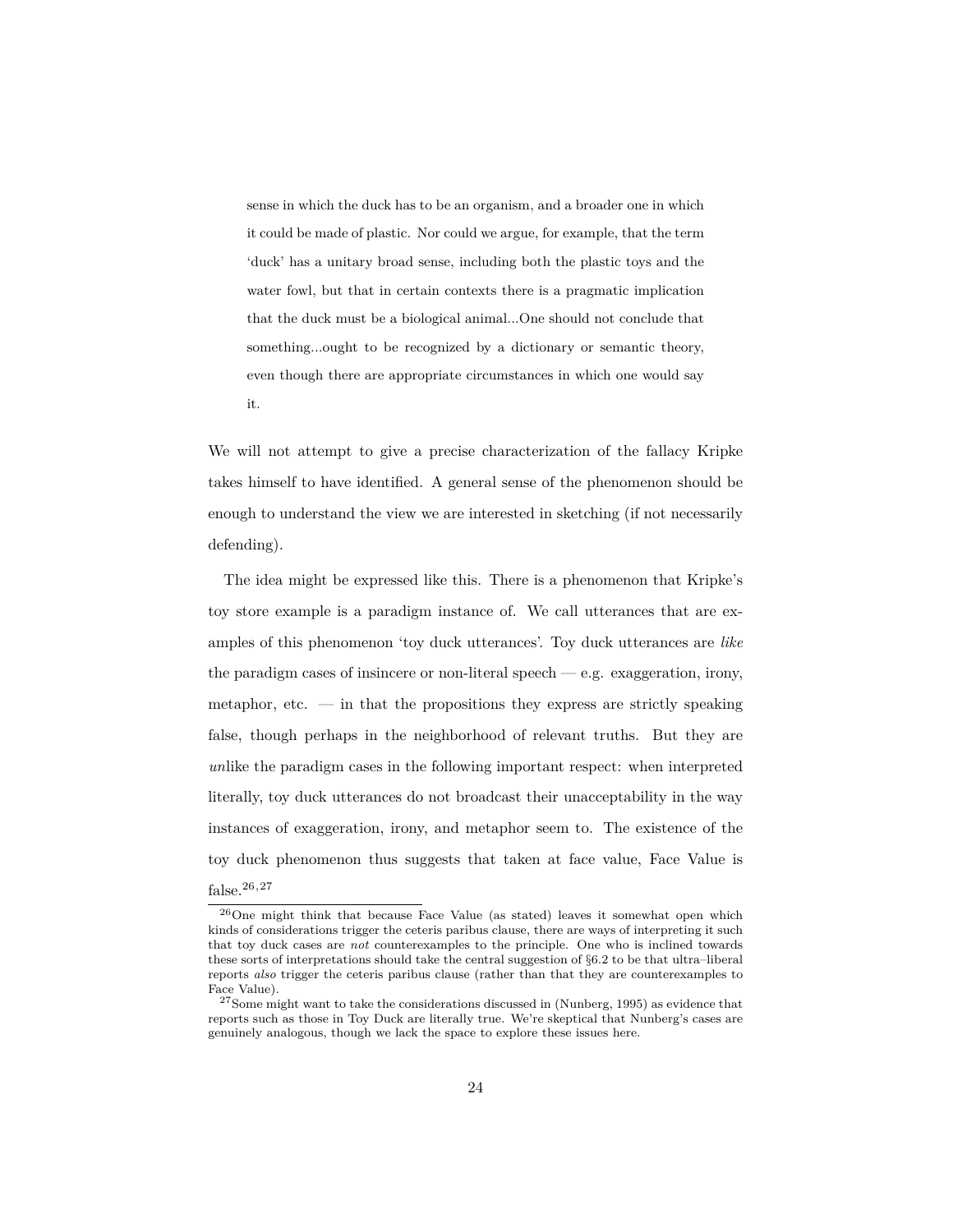With this in mind, it could be claimed that the relevant utterances in ul-tra–liberal contexts are precisely of this sort — toy ducks.<sup>28</sup> In asserting [\(1\)](#page-1-0), Jane does *not* speak truly, even if her utterance sounds fine. And likewise for the utterances of  $(2)$ – $(3)$  as well as  $(6)$ – $(7)$  in their respective contexts: the speakers of these sentences assert fine-sounding falsehoods. The central reason for classifying ultra–liberal reports as toy ducks rather than as instances of exaggeration, irony, metaphor, etc. is grounded in semantic phenomenology: utterances like 'Pete believes Ann can learn to play tennis in ten lessons' *feel* more like 'That's a duck' than, e.g., 'Juliet is the sun'. Whether there is a genuine linguistic kind here — one that ultra–liberal reports and Kripke's toy duck example are both instances of, but that is also putatively unlike more familiar cases of non-literal speech — is a question that is beyond the scope of this paper. Still, our sense is that one who is sympathetic with the view that ultra–liberal de re attitude reports are false will be better suited to explain the acceptability of those reports by considering what ought to be said about cases like Kripke's.

### **6.2 'Liberal' reports as toy ducks?**

We conclude with a point about the broader implications of taking ultra–liberal reports to be toy ducks. Early work on the semantics of de re attitude ascriptions often assumed that the truth of such ascriptions required the satisfaction of particular causal relations between subject and object.<sup>29</sup> The thought was motivated in large part by its ability to explain why [\(9\)](#page-25-0) is *un*acceptable in Shortest Spy:

*Shortest spy:* Ralph has the general belief that there are spies, without suspecting anyone in particular. Indeed, he has never seen, touched, or heard of Bill, who happens to be the shortest spy. Nevertheless, Ralph believes that there are only finitely many

 $28$ Kripke maintains that reports similar to  $(10)$  in Warship (discussed below) are instances of the fallacy as well.

<sup>29</sup>See, e.g., [\(Kaplan,](#page-28-2) [1968\)](#page-28-2).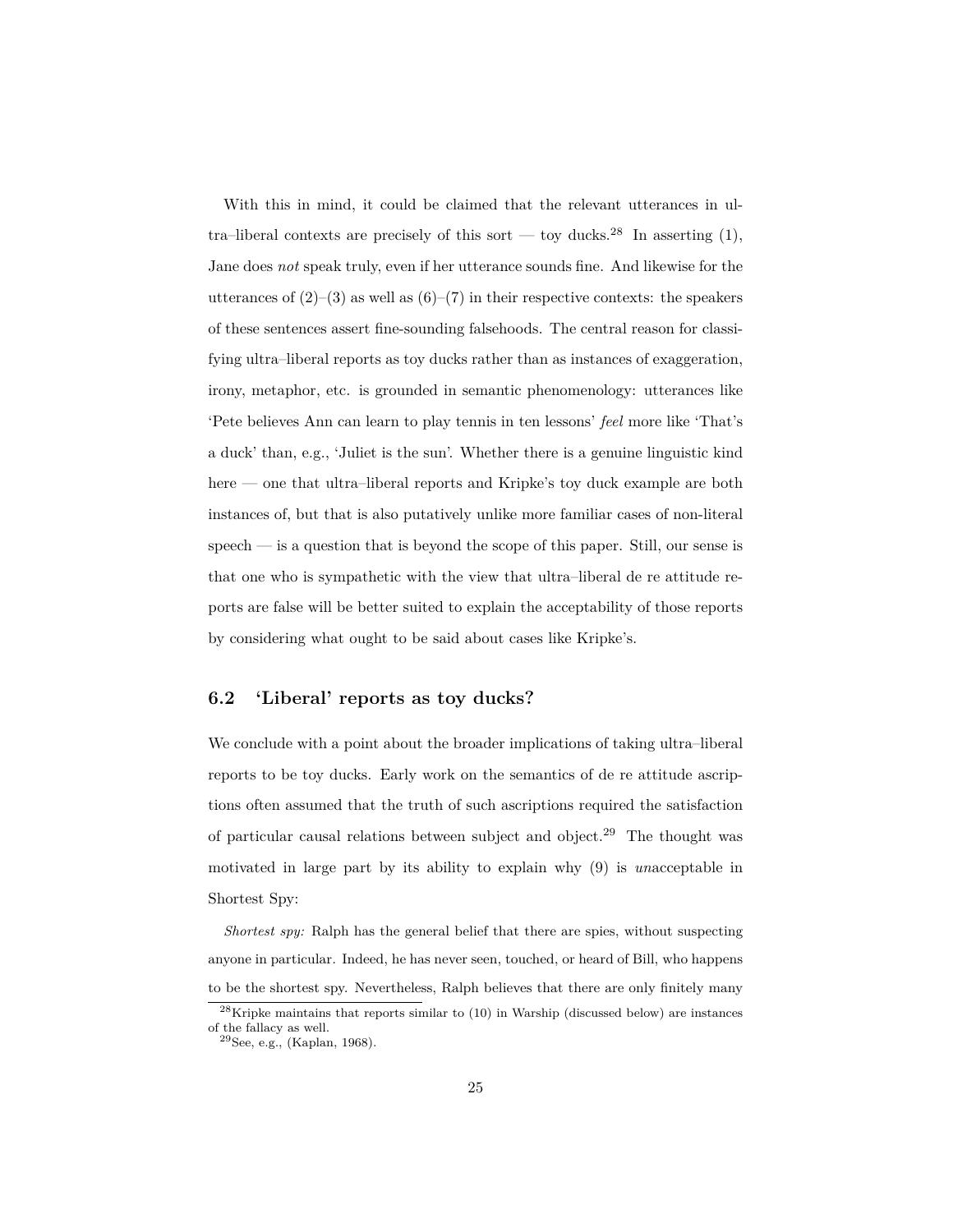spies, and that it would be very unlikely for any two of them to be exactly the same height. He thus deduces that there is a unique shortest spy, and comes to hold the trivial belief that the shortest spy is a spy.

<span id="page-25-0"></span>(9) Ralph believes that Bill is a spy.

However, general causal constraints have fallen out of favor with contemporary semanticists. The reason for this is that no such constraints appear to be compatible with the full range of ordinary intuitions about the acceptability of attitude reports in context. Consider the following case adapted from [Hawthorne & Manley](#page-27-1) [\(2012,](#page-27-1) 28) (repeated from fn.2):

*Warship*: In 1512, Henry VIII ordered the construction of a great warship to be called *Henry Grace à Dieu*. He knows that his order will be carried out on time, but is given no reports of the progress of the ship on the principle that no news is considered to be good news. On April 24th, after the expected date of completion, but before the king had visited the harbor, he claimed that the ship was the finest in the French fleet.

In context, [\(10\)](#page-25-1) is acceptable:

<span id="page-25-1"></span>(10) On April 24th, 1512, Henry thought that *Henry Grace à Dieu* was a fine warship*.*

But as some theorists have argued, no plausible general constraints can explain the felicity of  $(10)$  (and other related reports).<sup>30</sup>

However, if the response to ultra–liberal reports like  $(1)-(3)$  $(1)-(3)$  $(1)-(3)$  is to treat them as exceptions to Face Value, then one might wonder whether the same ought

<sup>&</sup>lt;sup>30</sup>See [\(Hawthorne & Manley,](#page-27-1) [2012,](#page-27-1) ch.2) for discussion. For a sense of the full generality of the challenge faced by those who favor causal constraints, consider cases like the following (also due to [Hawthorne & Manley](#page-27-1) [\(2012\)](#page-27-1)). Suppose Ralph thinks, for purely general reasons, that the shortest politician is the shortest spy. Indeed, suppose Ralph has never met, seen, or even heard of the shortest politician. In some contexts it will be appropriate for one of us to assert the de re belief report 'There is someone Ralph believes to be the shortest spy', even though it is known that Ralph doesn't stand in any notable causal relation to the shortest spy. Cases of this sort illustrate how easy it is to construct contexts where de re attitude ascriptions are acceptable but no interesting causal constraints appear to be in play. [Crimmins](#page-27-10) [\(1992,](#page-27-10) 86-92) makes similar points.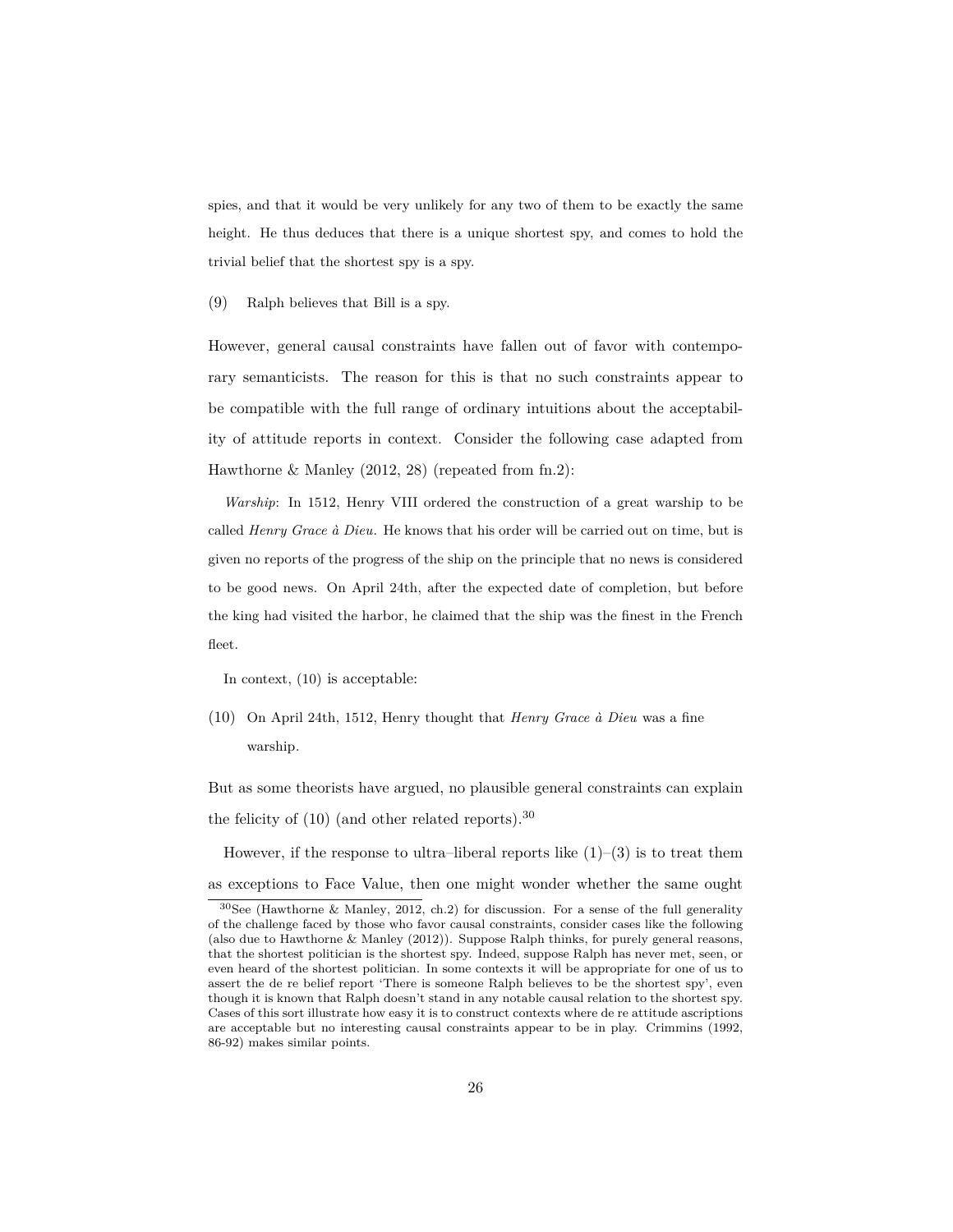to be done for reports like [\(10\)](#page-25-1). The thought is that there is no principled reason to draw the 'toy duck' line somewhere between ultra–liberal cases and cases such as Warship, rather than between cases such as Warship and those in which 'thicker' constraints are satisfied. Given that those who reject Face Value in response to ultra–liberal cases are going to ignore (for the purposes of semantic theorizing) at least *some* fine sounding de re attitude ascriptions, and given that there are no obvious principled differences between these reports and reports such as [\(10\)](#page-25-1), why not ignore the latter as well?

# **7 Conclusion**

We have tried to show that ultra–liberal reports have interesting consequences for a number of theses in philosophical semantics. We argued that (if true) these reports: (i) bring counterexamples to a popular approach to de re attitude ascriptions, namely descriptivism; and (ii) imply that subjects can achieve omniscience about what exists from the armchair. Our central concern was not to argue directly that these reports are false. However, in the final part of the paper we considered what motivation there could be for taking such a line. We argued that those who are sympathetic with this move have reason to doubt the truth of an even broader class of acceptable reports, namely those used to challenge orthodox accounts of de re attitude ascriptions. Although our diagnosis of ultra–liberal reports has been tentative, we hope to have shown that much can be learned by studying them.<sup>31</sup>

<sup>&</sup>lt;sup>31</sup>Earlier versions of this paper were presented at the NYU Thesis Preparation seminar in the spring and fall of 2016. We would like to thank all of the participants at those presentations for their feedback. We would also like to thank David Chalmers, Cian Dorr, Jeremy Goodman, Harvey Lederman, Andrew Lee, Gary Ostertag, and Stephen Schiffer for helpful discussion of earlier drafts. Finally, we would especially like to thank Jim Pryor for his continued encouragement and for providing valuable feedback at every stage of the project's development.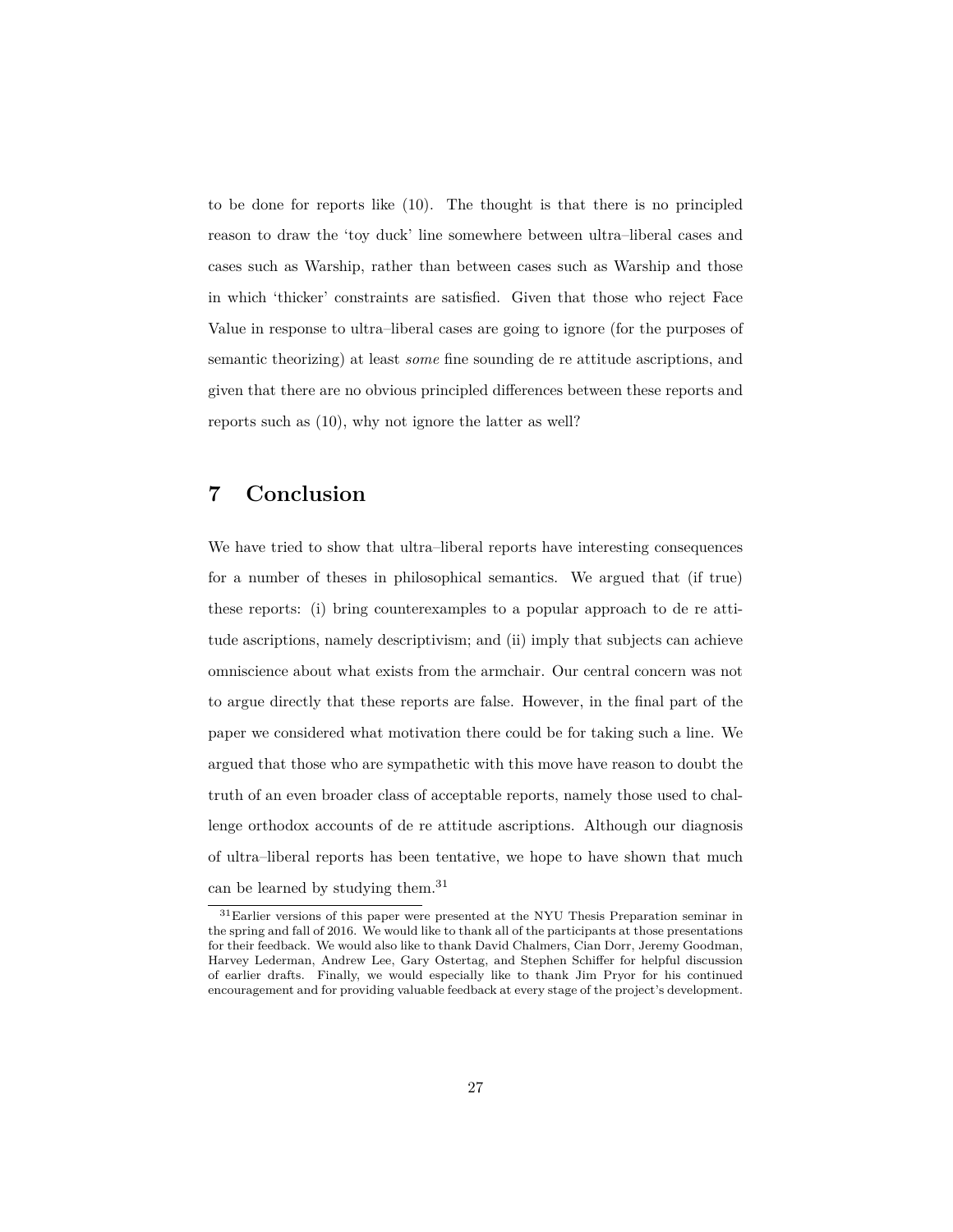# **References**

- <span id="page-27-2"></span>Aloni, Maria. 2005. Individual Concepts in Modal Predicate Logic. *Journal of Philosophical Logic*, **34**(1), 1–64.
- <span id="page-27-8"></span>Bach, Kent. 1997. Do Belief Reports Report Beliefs? *Pacific Philosophical Quarterly*, **78**(3), 215–241.
- <span id="page-27-3"></span>Chalmers, David J. 2011. Propositions and Attitude Ascriptions: A Fregean Account. *Noûs*, **45**(4), 595–639.
- <span id="page-27-10"></span>Crimmins, Mark. 1992. *Talk About Beliefs*. MIT Press.
- <span id="page-27-4"></span>Crimmins, Mark, & Perry, John. 1989. The Prince and the Phone Booth: Reporting Puzzling Beliefs. *Journal of Philosophy*, **86**(12), 685–711.
- <span id="page-27-6"></span>Donnellan, Keith S. 1979. The Contingent a Priori and Rigid Designators. *Pages 12–27 of:* French Peter, A., Uehling Theodore, E., Howard Jr, & Wettstein, K. (eds), *Contemporary Perspectives in the Philosophy of Language*, vol. 2. University of Minnesota Press.
- <span id="page-27-5"></span>Dorr, Cian. 2012. De Re A Priori Knowledge. *Mind*, **120**(480), 939–991.
- <span id="page-27-0"></span>Goodman, Rachel. forthcoming. Do Acquaintance Theorists Have an Attitude Problem? *Australasian Journal of Philosophy*, 1–20.
- <span id="page-27-9"></span>Graff Fara, Delia. 2013. Specifying Desires. *Noûs*, **47**(2), 250–272.
- <span id="page-27-1"></span>Hawthorne, John, & Manley, David. 2012. *The Reference Book*. Oxford University Press.
- <span id="page-27-7"></span>Jeshion, Robin. 2010b. Singular Thought: Acquaintance, Semantic Instrumentalism, and Cognitivism. *Pages 105–141 of:* Robin Jeshion (ed), *New Essays on Singular Thought*. Oxford University Press.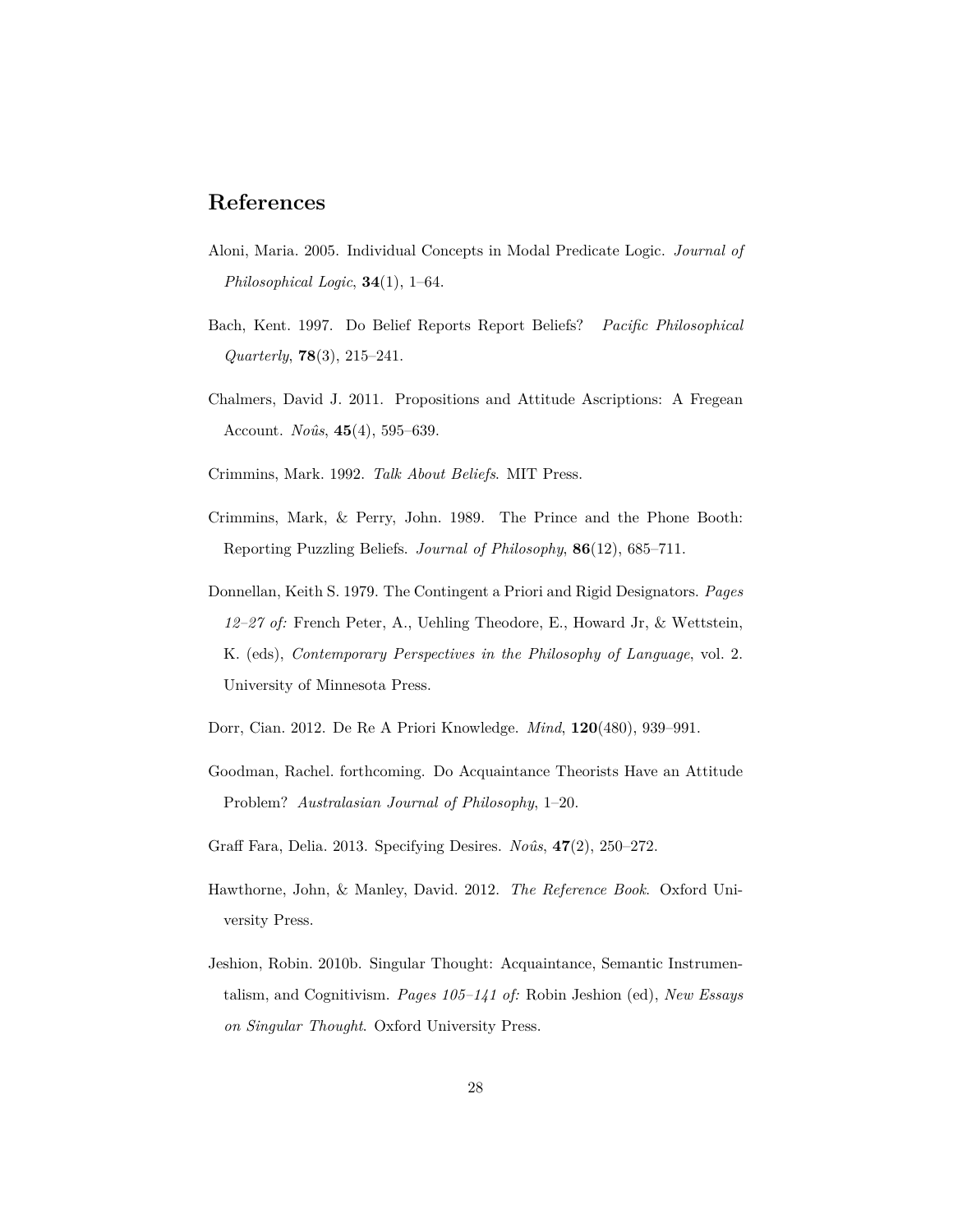<span id="page-28-2"></span>Kaplan, David. 1968. Quantifying In. *Synthese*, **19**(1-2), 178–214.

- <span id="page-28-9"></span>Kripke, Saul A. 2011. Unrestricted Exportation and Some Morals for the Philosophy of Language. *In:* Saul A. Kripke (ed), *Philosophical Troubles. Collected Papers Vol I*. Oxford University Press.
- <span id="page-28-4"></span>Lewis, David. 1979. Attitudes de Dicto and de Se. *Philosophical Review*, **88**(4), 513–543.
- <span id="page-28-5"></span>Maier, Emar. 2009. Presupposing Acquaintance: A Unified Semantics for de Dicto, de Re and de Se Belief Reports. *Linguistics and Philosophy*, **32**(5), 429–474.
- <span id="page-28-8"></span>McKay, Thomas, & Nelson, Michael. 2014. Propositional Attitude Reports. *In:* Zalta, Edward N. (ed), *The Stanford Encyclopedia of Philosophy*, spring 2014 edn.
- <span id="page-28-11"></span>Nunberg, Geoffrey. 1995. Transfers of Meaning. *Journal of Semantics*, **12**(2), 109–132.
- <span id="page-28-1"></span>Pryor, Jim. 2004. An Epistemic Theory of Acquaintance. *In: UCSB Conference on Content and Concepts*. 2004.
- <span id="page-28-10"></span>Quine, W. V. 1956. Quantifiers and Propositional Attitudes. *Journal of Philosophy*, **53**(5), 177–187.
- <span id="page-28-0"></span>Recanati, François. 2012. *Mental Files*. Oxford University Press.
- <span id="page-28-6"></span>Sæbø, Kjell Johan. 2015. Lessons from Descriptive Indexicals. *Mind*, **124**(496), 1111–1161.
- <span id="page-28-7"></span>Salmon, Nathan U. 1986. *Frege's Puzzle*. Ridgeview.
- <span id="page-28-3"></span>Sosa, Ernest. 1970. Propositional Attitudes De Dicto and De Re. *Journal of Philosophy*, **67**(21), 883–896.